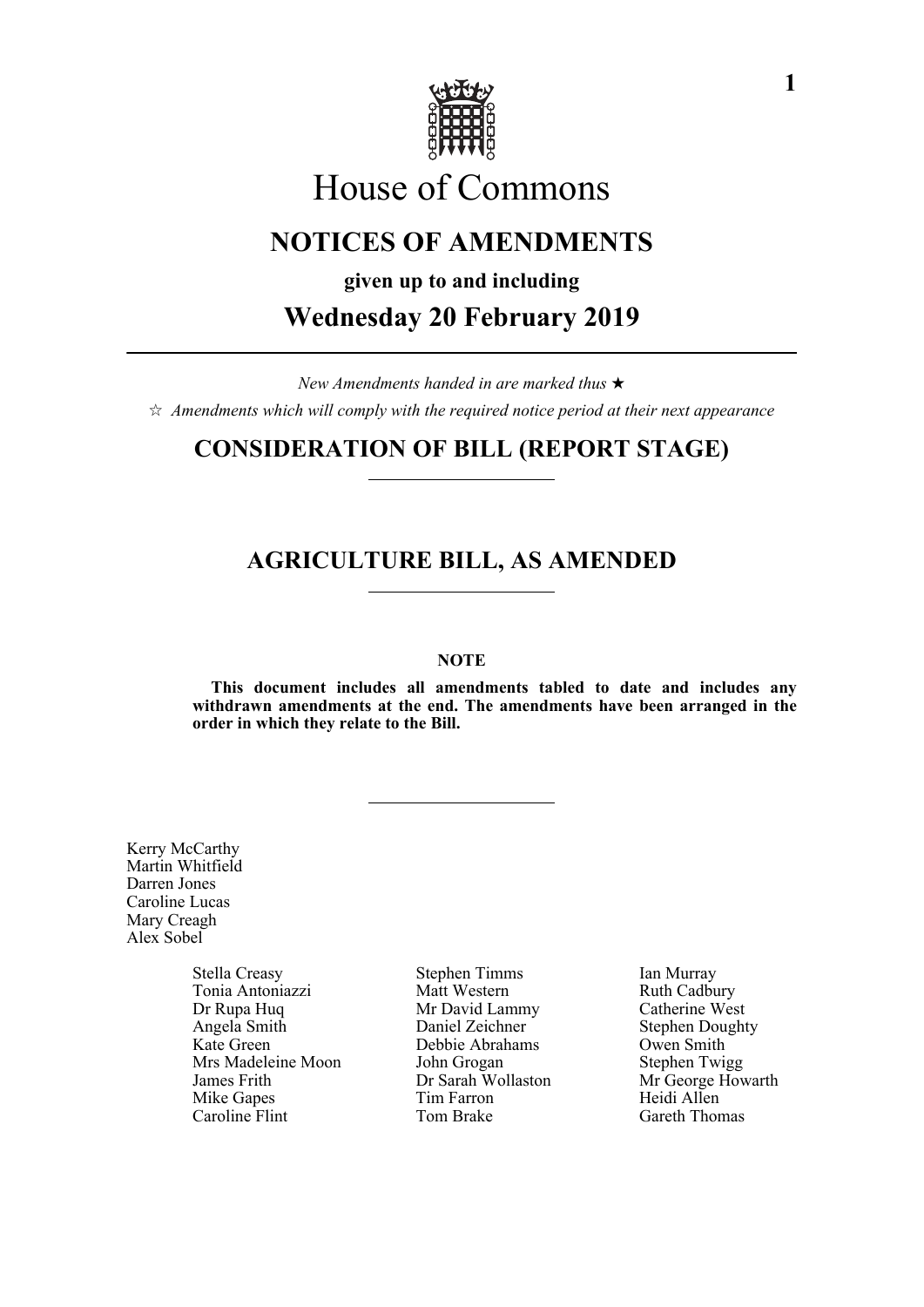| Ms Harriet Harman | Anna McMorrin      | Rosie Cooper          |
|-------------------|--------------------|-----------------------|
| Jared O'Mara      | Ruth George        | Diana Johnson         |
| Alex Cunningham   | Dr Paul Williams   | Lilian Greenwood      |
| Paul Farrelly     | Mr Virendra Sharma | <b>Geraint Davies</b> |
|                   |                    |                       |

**NC1**

To move the following Clause—

#### **"Ratification of international trade agreements**

- (1) An international trade agreement shall not be ratified unless it enables the United Kingdom to require imports to—
	- (a) comply with the standards laid down by primary and subordinate legislation in the United Kingdom regarding food safety, the environment and animal welfare, or
	- (b) have been produced to standards that are no lower than the legislative standards of the United Kingdom in protecting food safety, the environment and animal welfare.
- (2) In this section "international trade agreement" has the same meaning as in section 2(2) of the Trade Act 2018."

#### *Member's explanatory statement*

*This new clause would prevent the Government from entering into trade agreements that allow food imports that do not meet the UK's environmental, animal welfare and food safety standards.*

Neil Parish Sir Hugo Swire Fiona Bruce Mr Ian Liddell-Grainger Scott Mann Bill Wiggin

Mr Philip Dunne

To move the following Clause—

**NC2**

#### **"Agriculture: definition and principles**

- (1) For the purposes of this Act, agriculture shall be taken to mean any activity which entails the cultivation of land or plants or the breeding of animals to provide food, fuel or other products to sustain life.
- (2) Agriculture shall include—
	- (a) arable farming,
	- (b) animal husbandry,
	- (c) horticulture, and
	- (d) forestry.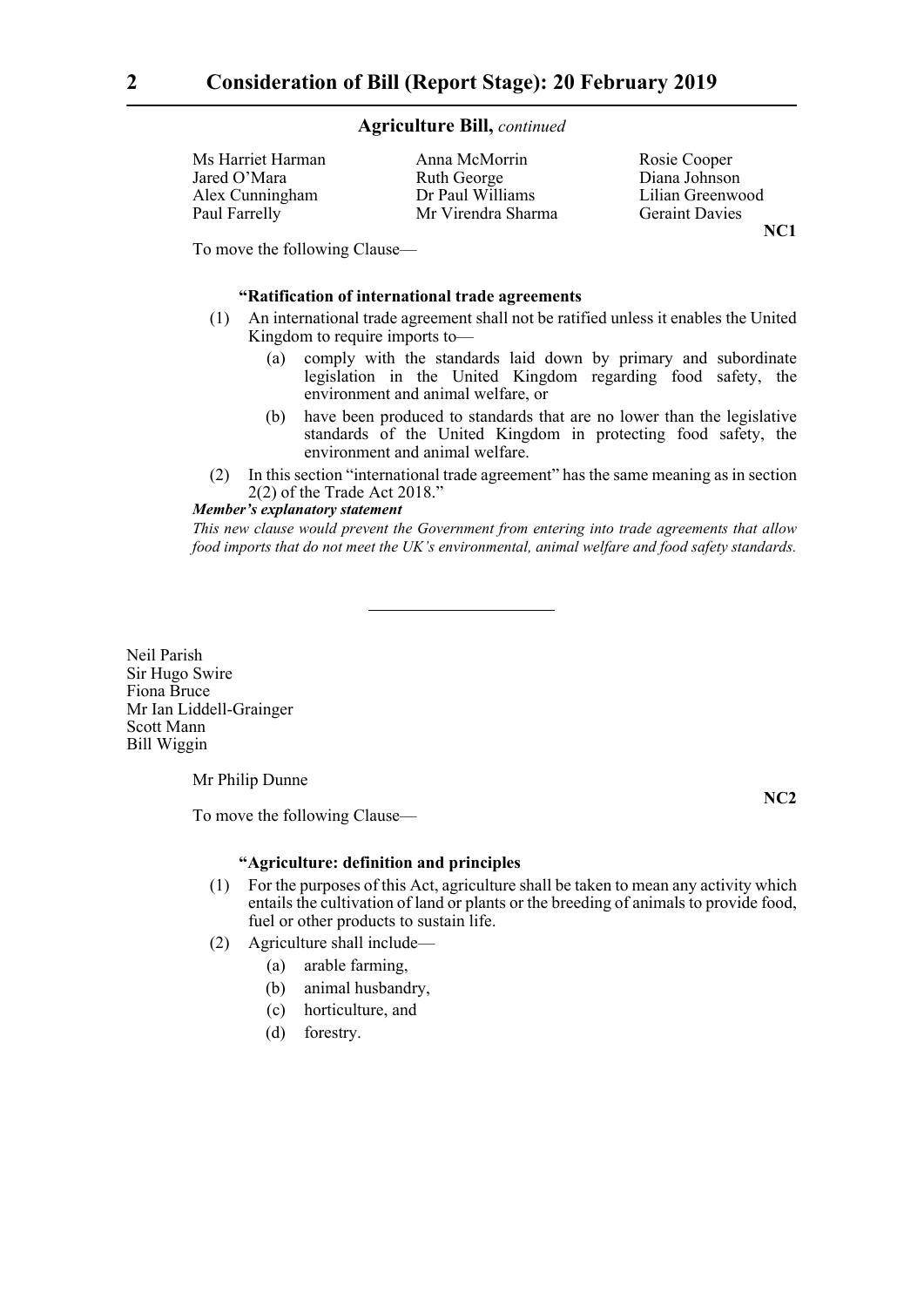- (3) Agriculture shall be undertaken in accordance with the principles of—
	- (a) increasing production and productivity,
	- (b) achieving security of food supply, and
	- (c) providing consumers with food at reasonable prices with a fair price for the farmer.
- (4) Any person undertaking an agricultural activity shall, as far as possible, pay regard to the development of new technology and practices in promoting the principles under subsection (3)."

#### *Member's explanatory statement*

*This new clause would clearly define what agriculture is and would enshrine the concept of agriculture in the legislation.*

Neil Parish Sir Hugo Swire Fiona Bruce Mr Ian Liddell-Grainger Scott Mann Bill Wiggin

**NC3**

To move the following Clause—

#### **"Level of food production: duty on Secretary of State**

 It shall be the duty of the Secretary of State to ensure that food production in England does not fall to a level which puts at risk the supply of food to the population."

#### *Member's explanatory statement*

*This new clause would protect food security and ensure its affordability for the population. This includes ensuring that enough home-grown food is produced if the UK experiences tensions with trading partners.*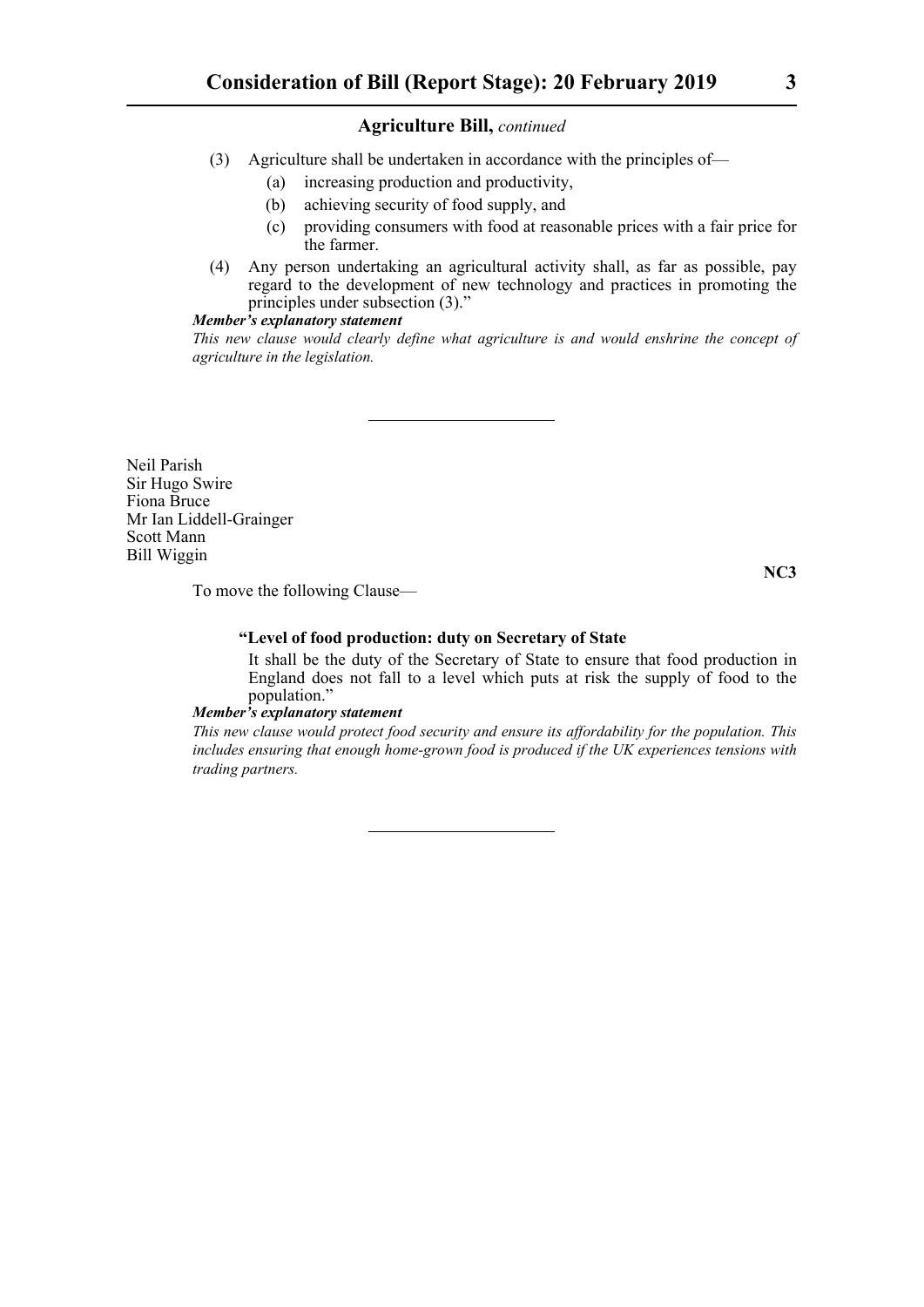Neil Parish Kerry McCarthy Dr Sarah Wollaston Mrs Sheryll Murray John Grogan Angela Smith

| David Simpson     | Sir Hugo Swire          | Julian Sturdy        |
|-------------------|-------------------------|----------------------|
| Fiona Bruce       | Mr Ian Liddell-Grainger | Mr Philip Dunne      |
| Scott Mann        | Zac Goldsmith           | Sir Desmond Swayne   |
| John Mann         | Bill Wiggin             | Heidi Allen          |
| Caroline Flint    | Tom Brake               | Alex Sobel           |
| Gareth Thomas     | Mrs Madeleine Moon      | Ms Harriet Harman    |
| Anna McMorrin     | Rosie Cooper            | Jared O'Mara         |
| Stella Creasy     | Ruth George             | Diana Johnson        |
| Alex Cunningham   | Dr Paul Williams        | Lilian Greenwood     |
| Paul Farrelly     | Mr George Howarth       | Anne-Marie Trevelyan |
| Frank Field       | Mr Dennis Skinner       | Mr Virendra Sharma   |
| Anne Marie Morris | Douglas Ross            | Mr Jim Cunningham    |
| Susan Elan Jones  | <b>Geraint Davies</b>   |                      |

**NC4**

To move the following Clause—

#### **"Import of agricultural goods**

- (1) Agricultural goods may be imported into the UK only if the standards to which those goods were produced were as high as, or higher than, standards which at the time of import applied under UK law relating to—
	- (a) animal welfare,
	- (b) protection of the environment, and
	- (c) food safety.

#### (2) "Agricultural goods", for the purposes of this section, means—

- (a) any livestock within the meaning of section 1(4),
- (b) any plants or seeds, within the meaning of section 15(6),
- (c) any product derived from livestock, plants or seeds."

Deidre Brock Alan Brown

**NC5**

To move the following Clause—

#### **"Quality schemes for agricultural products and foodstuffs**

- (1) Subsection (2) applies to any function of the Secretary of State under—
	- (a) Regulation (EU) No 1151/2012 of the European Parliament and of the Council of 21 November 2012 on quality schemes for agricultural products and foodstuffs ("the EU Regulation"),
	- (b) the delegated and implementing Regulations,
	- (c) any regulations made by the Secretary of State under the EU Regulation, and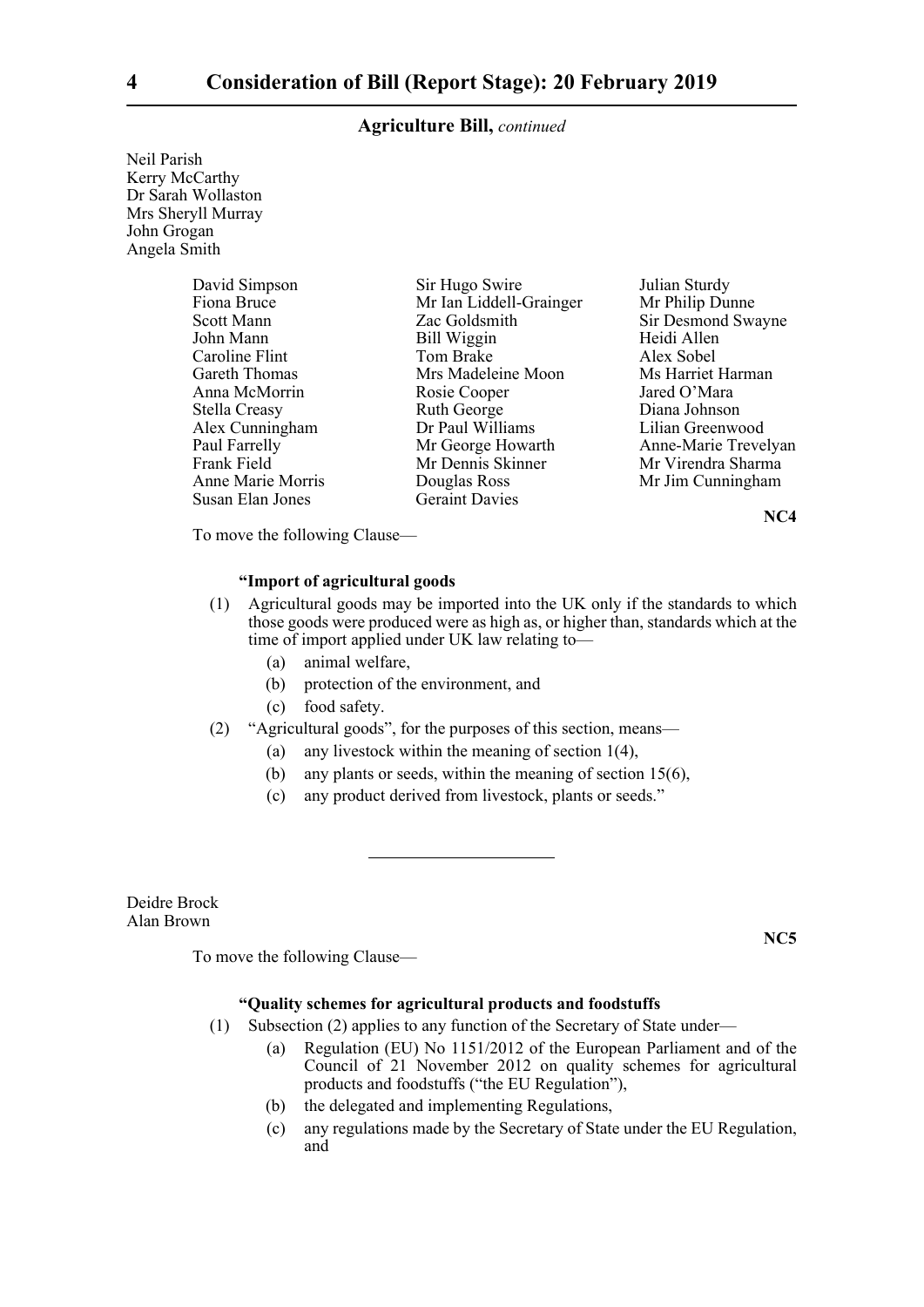- (d) any regulations made under section 2(2) of the European Communities Act 1972 relating to the enforcement of the EU Regulation or the delegated and implementing Regulations.
- (2) The Secretary of State may exercise the function only with the consent of the Scottish Ministers.
- (3) In subsection (1), the "delegated and implementing Regulations" means—
	- (a) Commission Delegated Regulation (EU) No 664/2014 supplementing the EU Regulation with regard to the establishment of Union symbols for protected designations of origin, protected geographical indications and traditional specialities guaranteed and with regard to certain rules on sourcing, certain procedural rules and certain additional transitional rules,
	- (b) Commission Delegated Regulation (EU) No 665/2014 supplementing the EU Regulation with regard to conditions of use of the quality term "mountain product", and
	- (c) Commission Implementing Regulation (EU) No 668/2014 laying down rules for the application of the EU Regulation.
- (4) The references in subsection (1) to the EU Regulation and the delegated and implementing Regulations are to those instruments—
	- (a) as they have effect in domestic law by virtue of the European Union (Withdrawal) Act 2018, and
	- (b) as amended from time to time whether by virtue of that Act or otherwise."

Deidre Brock Alan Brown

**NC6**

#### To move the following Clause—

#### **"International trade agreements**

- (1) A Minister of the Crown may not lay a copy of an international trade agreement before Parliament under section 20(1) of the Constitutional Reform and Governance Act 2010 unless the agreement—
	- (a) includes an affirmation of the United Kingdom's rights and obligations under the SPS Agreement, and
	- (b) prohibits the importation into the United Kingdom of agricultural and food products in relation to which the relevant standards are lower than the relevant standards in the United Kingdom.

#### (2) In subsection  $(1)$ –

"international trade agreement" means—

- (a) an agreement that is or was notifiable under—
	- (i) paragraph 7(a) of Article XXIV of the General Agreement on Tariffs and Trade, part of Annex 1A to the WTO Agreement (as modified from time to time), or
	- (ii) paragraph 7(a) of Article V of the General Agreement on Trade in Services, part of Annex 1B to the WTO Agreement (as modified from time to time), or
- (b) an international agreement that mainly relates to trade, other than an agreement mentioned in sub-paragraph (i) or (ii);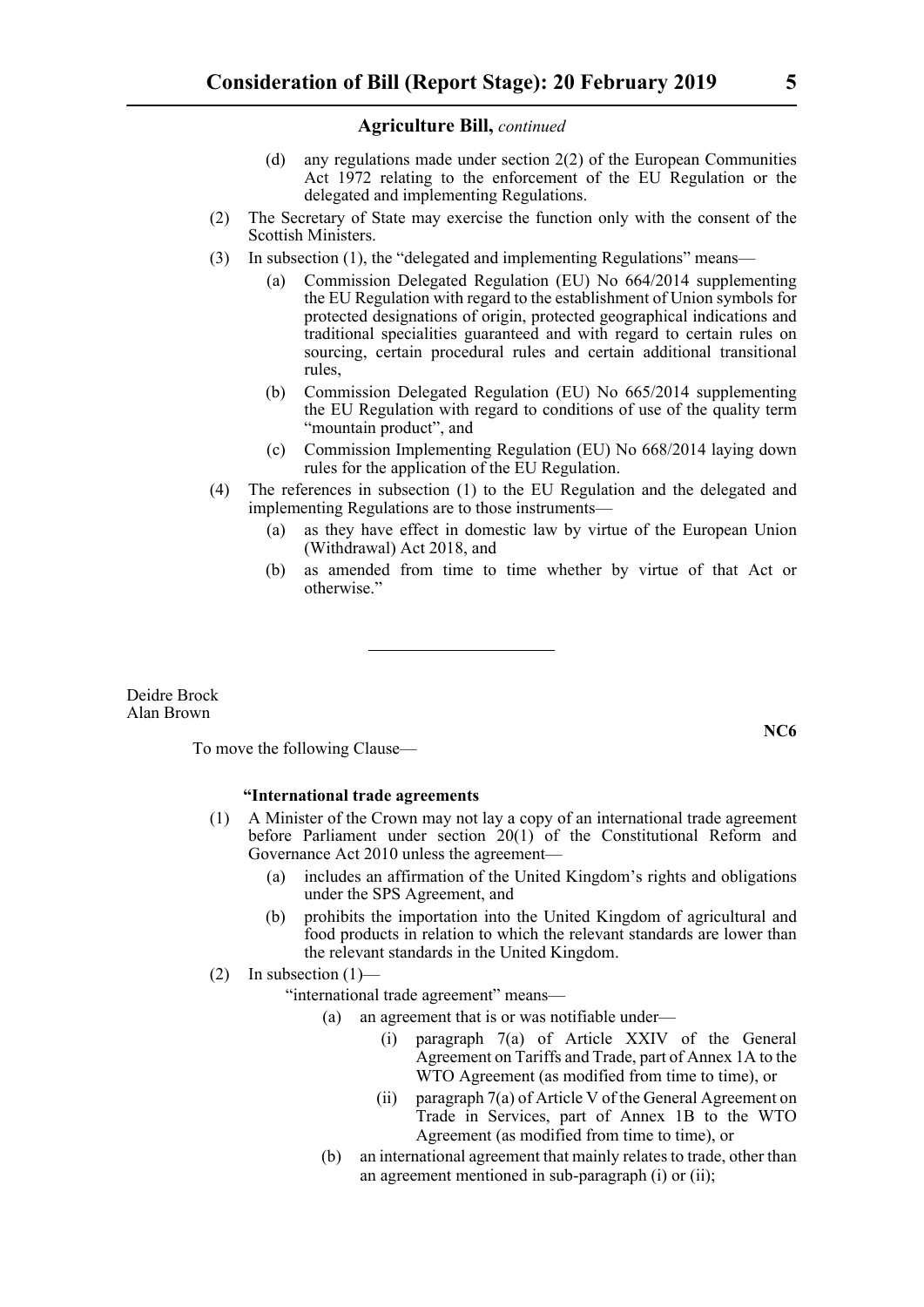- "Minister of the Crown" has the same meaning as in the Ministers of the Crown Act 1975;
- "relevant standards" means standards relating to environmental protection, plant health and animal welfare applying in connection with the production of agricultural and food products;
- "SPS Agreement" means the agreement on the Application of Sanitary and Phytosanitarysp Measures, part of Annex 1A to the WTO Agreement (as modified from time to time);
- "WTO Agreement" means the agreement establishing the World Trade Organisation signed at Marrakesh on 15 April 1994."

Deidre Brock Alan Brown

To move the following Clause—

#### **"Agricultural payments to the Scottish Ministers**

 After exit day, the Secretary of State must make available to the Scottish Ministers each year sums which are at least equivalent to the sums made available to the Scottish Ministers in the year prior to exit day for the purpose of expenditure under—

- (a) the European Agricultural Guarantee Fund, and
- (b) the European Agricultural Fund for Rural Development,

(both established under Article 3 of Regulation (EU) No 1306/2013 of the European Parliament and of the Council of 17 December 2013 on the financing, management and monitoring of the common agricultural policy)."

Caroline Lucas Edward Miliband Mary Creagh Kerry McCarthy Catherine West

To move the following Clause—

#### **"Carbon emissions: net-zero and interim targets**

- (1) When considering the provision of financial assistance under sections 1(1) and 1(2) of this Act, the Secretary of State shall ensure that the likely impact of that funding is compatible with the achievement of any emissions reduction target set out in subsection (2) or (3).
- (2) It is the duty of the Secretary of State to—
	- (a) set an emissions reduction target for the net UK carbon account for agriculture and related land use for the year 2050 which is at least 100% lower than the 1990 baseline, and
	- (b) ensure that the target is met.

**NC7**

**NC8**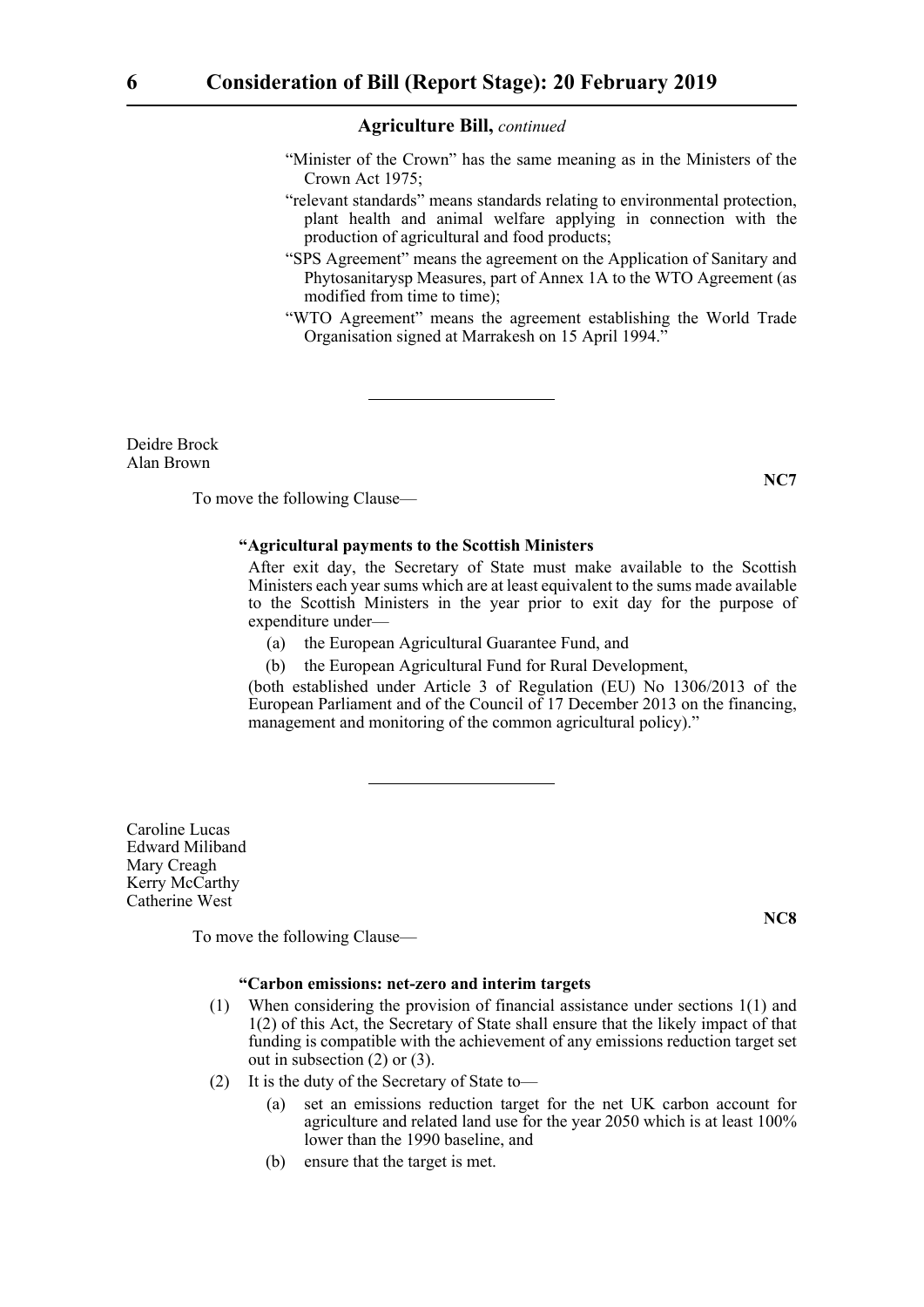- (3) The Secretary of State must, within six months of this Bill receiving Royal Assent, publish interim emissions reductions targets for agriculture and related land use that align with budgetary periods as they relate to carbon budgets.
- (4) It is the duty of the Secretary of State to ensure that the net UK carbon account for agriculture and related land use for a budgetary period does not exceed any interim emissions reduction target published under subsection (3).
- (5) The Secretary of State must, within twelve months of this Bill receiving Royal Assent, publish a statement of the policies to be delivered in order to meet the interim emissions reduction targets published under subsection (3).
- (6) In this section—
	- (a) "net UK carbon account" shall have the meaning given in section 27 of the Climate Change Act 2008, and
	- (b) "budgetary periods" and "carbon budgets" shall have the meaning given in section 4 of the Climate Change Act 2008."

#### *Member's explanatory statement*

*This new clause would have the effect of setting a target of net-zero green-house gas emissions for agriculture and related land use in the UK by 2050 at the latest. It would place a duty on the Secretary of State to publish interim emissions reduction targets that align with the Climate Change Act 2008 - and a duty to publish, within twelve months of the Act being passed, policy proposals to ensure those targets are met.*

Sir Hugo Swire Neil Parish Mr Ian Liddell-Grainger

To move the following Clause—

#### **"Smallholdings estates**

- (1) Every smallholdings authority which immediately before the commencement of Part 1 of this Act holds any land for the purposes of smallholdings shall review the authority's smallholdings estate and shall, before the end of the period of eighteen months beginning with the commencement of Part 1 of this Act, submit to the Minister proposals with respect to the future management of that estate for the purposes of providing—
	- (a) opportunities for persons to be farmers on their own account;
	- (b) education or experience in environmental land management practices;
	- (c) opportunities for increasing public access to the natural environment and understanding of sustainable farming; and
	- (d) opportunities for innovation in sustainable land management practices.
- (2) No land held by a smallholdings authority as a smallholding immediately before commencement of Part 1 of this Act is to be conveyed, transferred, leased or otherwise disposed of otherwise than—
	- (a) in connection with the purposes listed in subsection (1); and
	- (b) in accordance with proposals submitted under subsection (1).
- (3) For the purposes of this section, "smallholdings authority" has the same meaning as in section 38 of the Agriculture Act 1970."

#### *Member's explanatory statement*

*This new clause would limit the disposal of smallholdings ("county farms") by local authorities*

**NC9**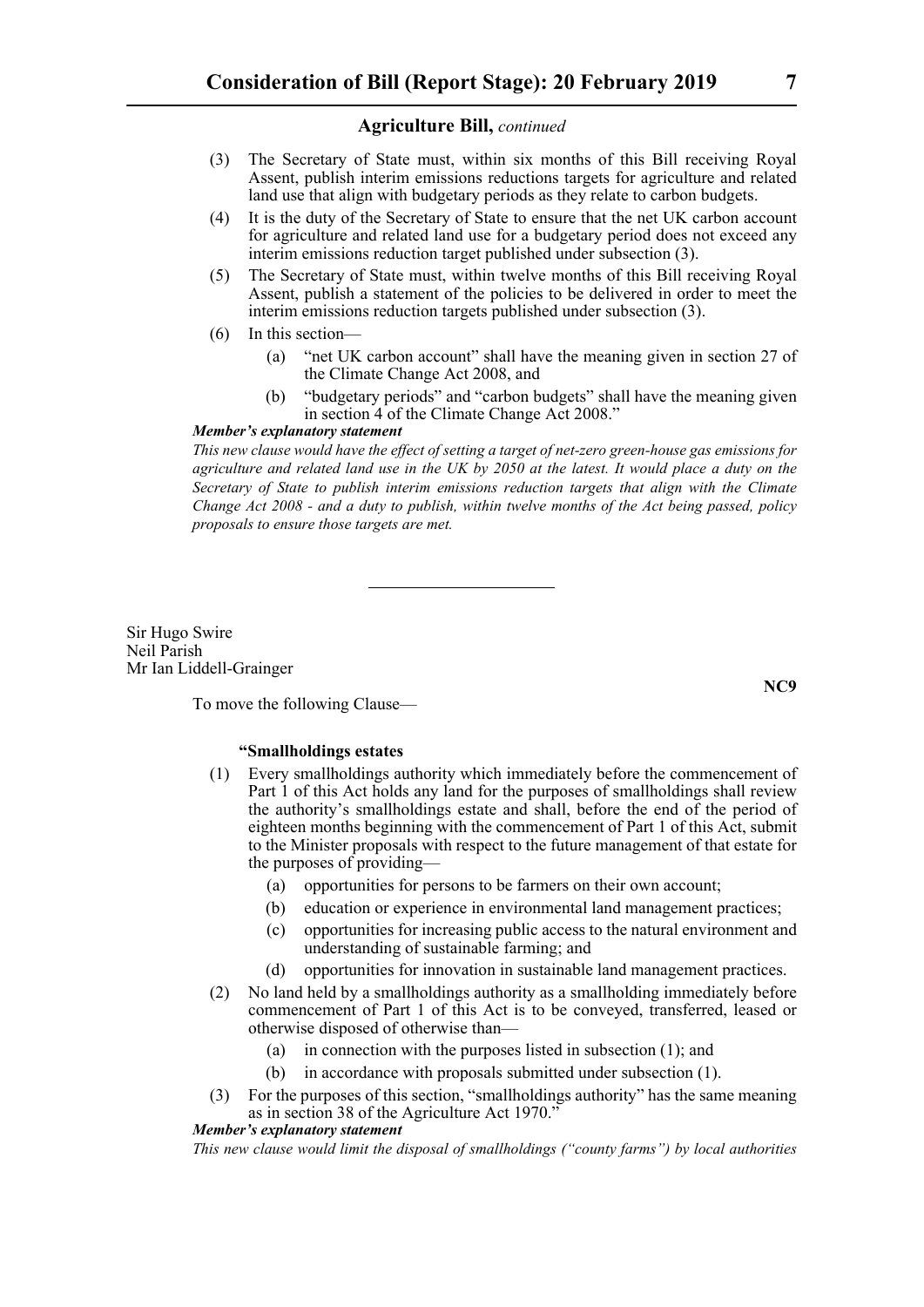*and would require local authorities to review their holding and submit proposals for future management to provide opportunities to extend access to farming, education, and innovation.*

Caroline Lucas Kerry McCarthy Catherine West John Grogan Mr George Howarth Mr Dennis Skinner

Mr Roger Godsiff

To move the following Clause—

**NC10**

#### **"Application of pesticides: limitation on use to protect human health**

- (1) The Secretary of State shall by regulations make provision for prohibiting the application of any pesticide for the purpose of agriculture near—
	- (a) any building used for habitation,
	- (b) any building or open space used for work or recreation, or
	- (c) any public or private building where members of the public may be present including, but not limited to, schools, nurseries, and hospitals.
- (2) Regulations under this section may specify a minimum distance to be maintained during the application of any pesticide between the place of application and any place under subsection  $(1)(a)$  to  $(c)$ .
- (3) For the purposes of this section—

"agriculture" has the meaning given in section  $15(6)$ , and

"public building" includes any building used for the purposes of education.

(4) Regulations under this section are subject to affirmative resolution procedure."

#### *Member's explanatory statement*

*This new clause would have the effect of protecting members of the public from hazardous health impacts arising from the application of chemical pesticides near buildings and spaces used by the public.*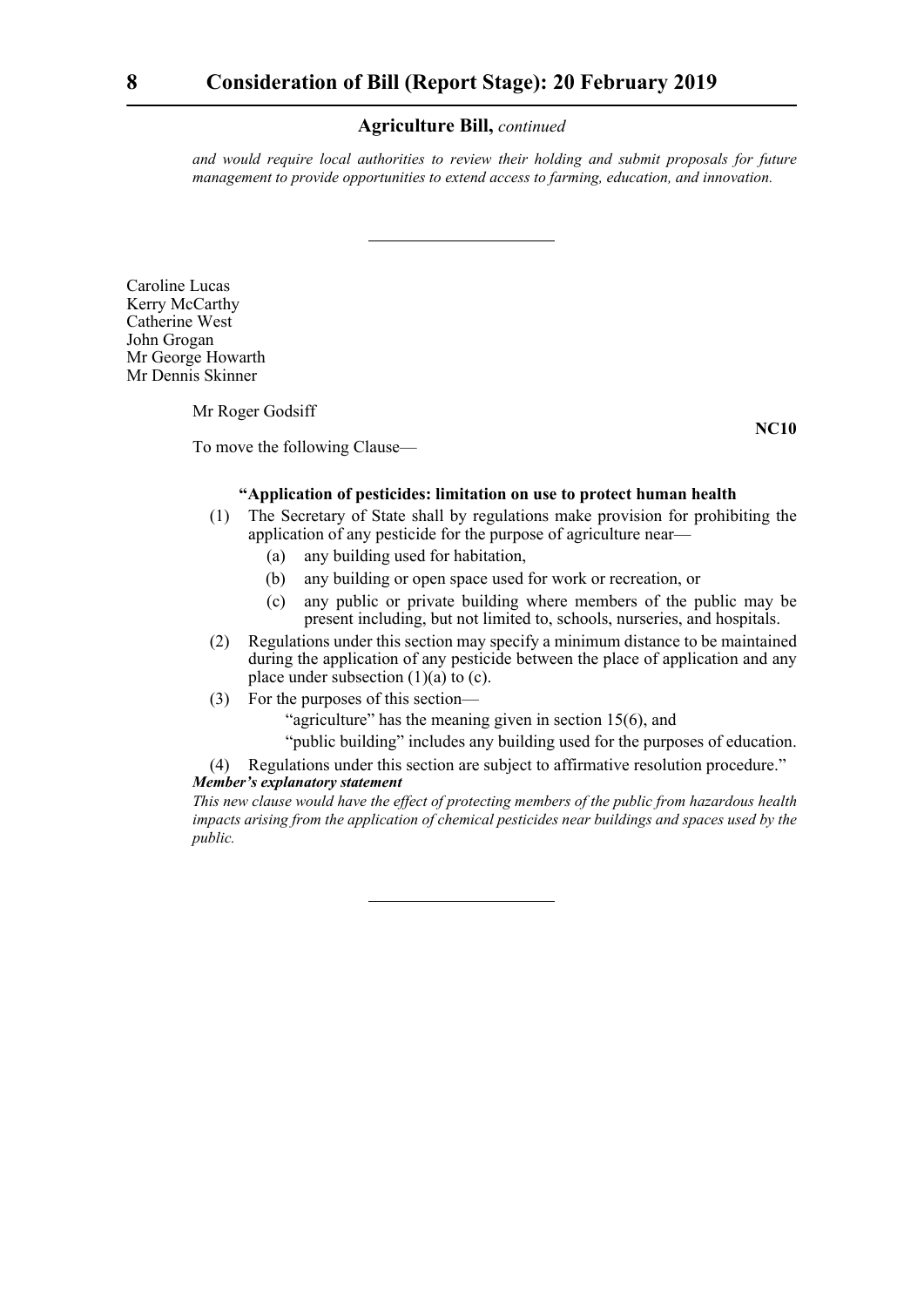Caroline Lucas Kerry McCarthy Zac Goldsmith Mr Alistair Carmichael Tim Farron Catherine West

> John Grogan Mr George Howarth Mr Dennis Skinner Mr Roger Godsiff Mary Creagh

**NC11**

To move the following Clause—

#### **"Reducing use and impacts of pesticides**

- (1) The Secretary of State must, within six months of Royal Assent being given to this Act, publish a policy statement setting out proposals for encouraging the adoption of integrated pest management practices in England.
- (2) The Secretary of State must, within one year of Royal Assent being given to this Act, set targets for—
	- (a) a reduction in pesticide use in England, and
	- (b) a reduction in the toxic load placed upon the environment in England as a result of the use of pesticides in the management of livestock or land or water.
- (3) The Secretary of State shall, when measuring pesticide use for the purpose of subsection  $(2)(a)$ , measure (among other things)—
	- (a) the frequency of use of any pesticide, and
	- (b) the extent of any area treated with a pesticide.
- (4) The Secretary of State shall, when measuring for the purpose of subsection (2)(b) the toxic load placed upon the environment, measure (among other things)—
	- (a) any impact upon the environment which is wholly or partly attributable to the use of a pesticide in the management of livestock or land or water, and
	- (b) any impact upon human or animal health which is wholly or partly attributable to the use of a pesticide in the management of livestock or land or water.
- (5) For the purposes of this section—
	- "integrated pest management practices" include any practice for managing the growth and health of crops which relies wholly or significantly on ecological pest control mechanisms and which uses a pesticide or pesticides only when economically and ecologically justified
	- "toxic load placed upon the environment" shall mean any harmful impact upon the environment or human or animal health which is wholly or partly attributable to the use of a pesticide."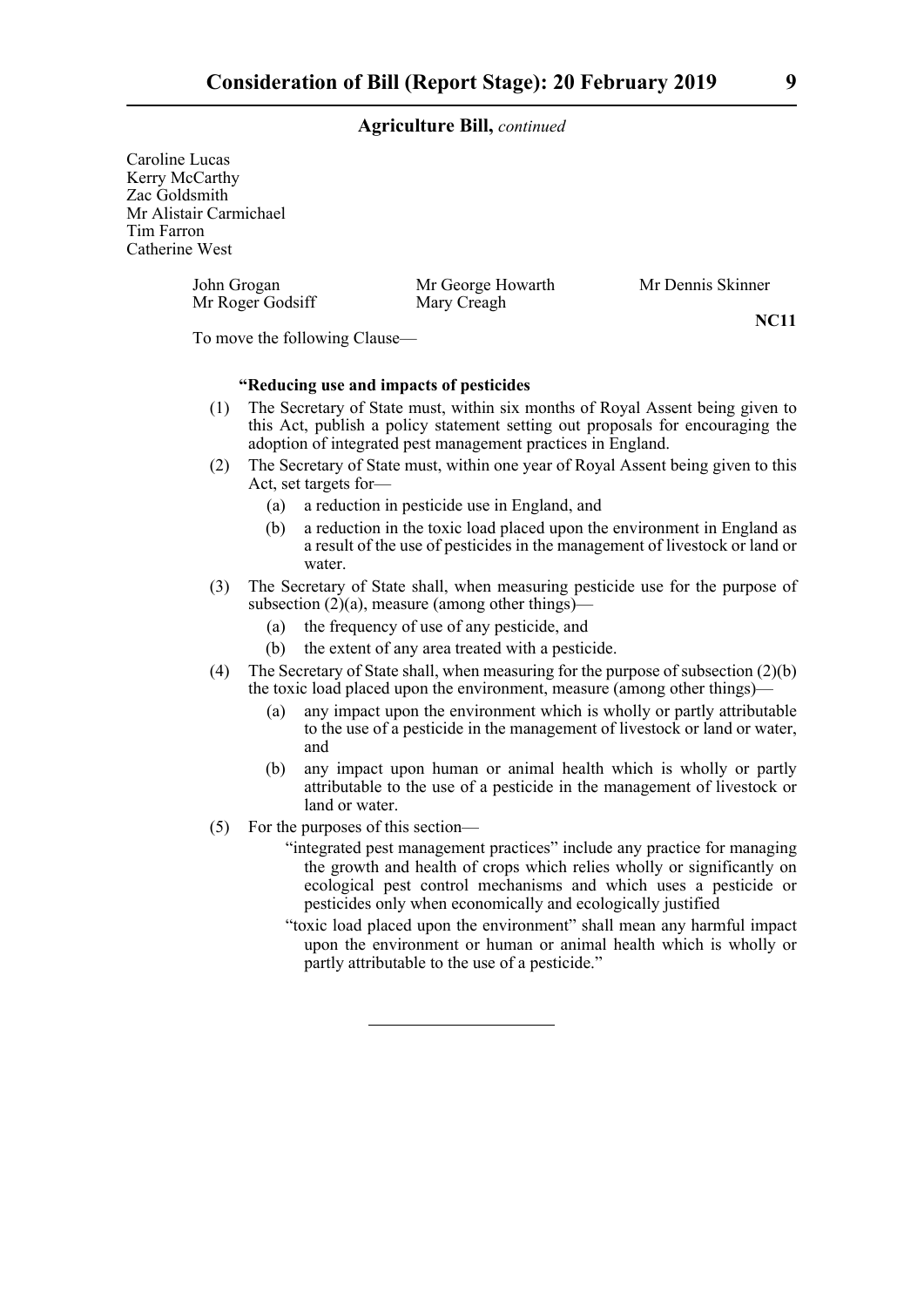Neil Parish Fiona Bruce Mr Ian Liddell-Grainger Tim Farron

**NC13**

To move the following Clause—

#### **"Agricultural products: Parliamentary approval of relevant parts of international trade agreements**

- (1) The United Kingdom may not become a signatory to any international trade agreement of which an element concerns trade in agricultural products unless—
	- (a) upon conclusion of the negotiations, the text of any element which concerns trade in agricultural products has been laid before Parliament,
	- (b) the House of Commons has approved by resolution a motion moved by a Minister of the Crown which approves the text of any element which concerns trade in agricultural products, and
	- (c) the House of Lords has debated a motion in the same terms as that approved by the House of Commons.
- (2) A motion under subsection (1)(b) shall be framed in terms which permit amendment.
- (3) For the purposes of this section, "agricultural product" shall mean any product which falls within an agricultural sector listed in Part 2 of Schedule 1."

Jeremy Corbyn Sue Hayman Dr David Drew Jenny Chapman Sandy Martin Thangam Debbonaire

To move the following Clause—

**NC14**

#### **"Annual assessment of funding for purposes**

- (1) The Secretary of State must report on funding for each purpose listed in section 1.
- (2) A report under subsection (1) must be made for each financial year and must be laid before both Houses of Parliament no later than 31 October in the financial year following the financial year to which the report relates.
- (3) The first report shall be made by 31 October 2019 and shall relate to funding in the 2018-19 financial year.
- (4) A report under this section must record, on the basis of best data available—
	- (a) the total sum of funding allocated to each purpose in section 1,
	- (b) the source of any element of funding under subparagraph (a) which comes from public funds, and
	- (c) the sums from each source under subparagraph (b).
- (5) The Secretary of State must include in each report under this section—
	- (a) a statement of their opinion on whether any sum recorded under subsection (4) is sufficient to meet their policy objectives in relation to each purpose; and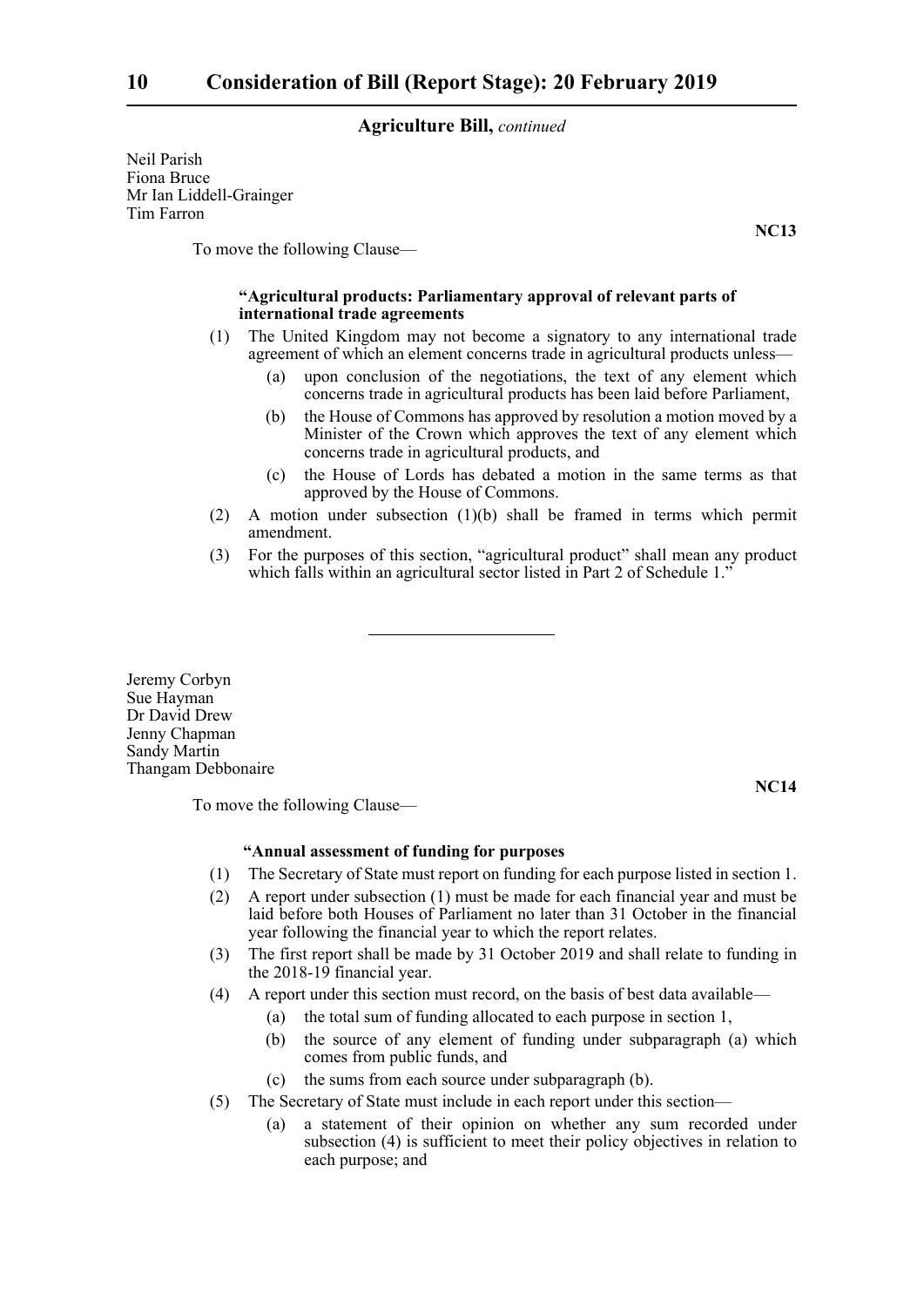- (b) a statement of the Secretary of State's intentions if, in their opinion, a sum recorded under subsection (4) was not sufficient to meet their policy objectives in relation to a purpose.
- (6) For the purposes of this section, "funding" includes any payment, grant, loan or guarantee."

#### *Member's explanatory statement*

*This new clause would require the Secretary of State to report annually on the funding allocated to each of the purposes of the Bill, on its sufficiency to meet policy objectives and on the Secretary of State's intentions if in their opinion funding for any purpose was not sufficient.*

Jeremy Corbyn Sue Hayman Dr David Drew Jenny Chapman Sandy Martin Thangam Debbonaire

To move the following Clause—

#### **"Monitoring pesticide use and alternatives**

- (1) The Secretary of State must, within six months of Royal Assent being given to this Act, publish proposals—
	- (a) to monitor the use and effects of pesticides in the management of livestock or land, and
	- (b) to conduct research into alternative methods of pest control and to invest in and promote their take-up, and
	- (c) to consult on a target to reduce the use of pesticides.
- (2) The proposals shall include steps to measure—
	- (a) the effect of pesticides on environmental health,
	- (b) the effect of pesticides on human health,
	- (c) the frequency with which individual pesticides are applied,
	- (d) the areas to which individual pesticides are applied, and
	- (e) the take-up of alternative methods of pest control by land use and sector.
- (3) "Environmental health" in subsection (2)(a) includes the health of flora, fauna, land, air or any inland water body.
- (4) "Human health" in subsection (2)(b) means the health of farmers, farmworkers and their families, operators, bystanders, rural residents and the general public." *Member's explanatory statement*

*This new clause would require the Secretary of State to publish proposals to monitor the impact of pesticides, to conduct research into alternative methods of pest control, to promote their take-up, and to consult on proposals to set a target to reduce the use of pesticides.*

**NC16**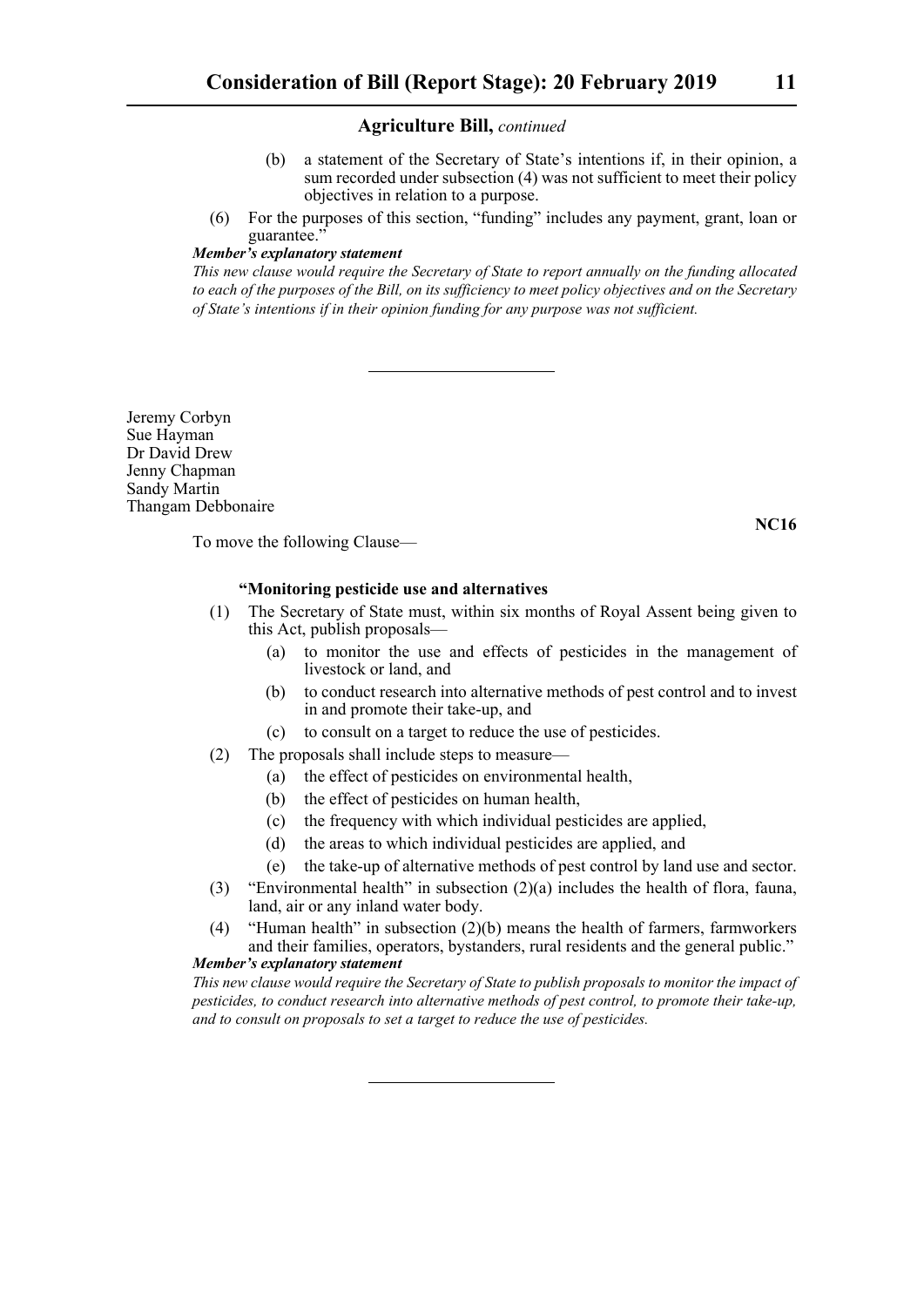Zac Goldsmith Kerry McCarthy Heidi Allen Henry Smith Sir David Amess Mrs Anne Main

> Giles Watling Bill Wiggin Tracey Crouch<br>
> Frank Field Kate Hoey Tim Farron Kate Hoey **NC17**

To move the following Clause—

#### **"Mandatory labelling of animal products as to farming method**

- (1) Meat, meat products, milk, dairy products and egg products shall be labelled as to the method of farming.
- (2) The Secretary of State shall make regulations that (among other things) lay down—
	- (a) the labelling terms to be used for meat, meat products, milk, dairy products and egg products;
	- (b) the conditions that must be met for the use of each labelling term;
	- (c) the required size, legibility and placement of labels;
	- (d) the circumstances in which a product containing meat, eggs, milk or dairy products may be exempt from the requirement set out in subsection  $(i)$ due to the low proportion of these items that are included in the product.
- (3) For the purposes of this section—
	- "dairy products" means butter, cheese, ice cream and yoghurt and products that include milk or skimmed milk powder;
	- "egg products" means products that include eggs;
	- "meat products" means products that include meat.

(4) Regulations under this section are subject to affirmative resolution procedure."

#### *Member's explanatory statement*

*Clause 22 enables the Secretary of State to make labelling regulations. This new clause would require the Secretary of State to make labelling regulations that require meat and meat products, milk and dairy products, and egg products, including those which have been produced intensively, to be labelled as to farming method. Eggs are not included as legislation already requires eggs to be labelled as to farming method.*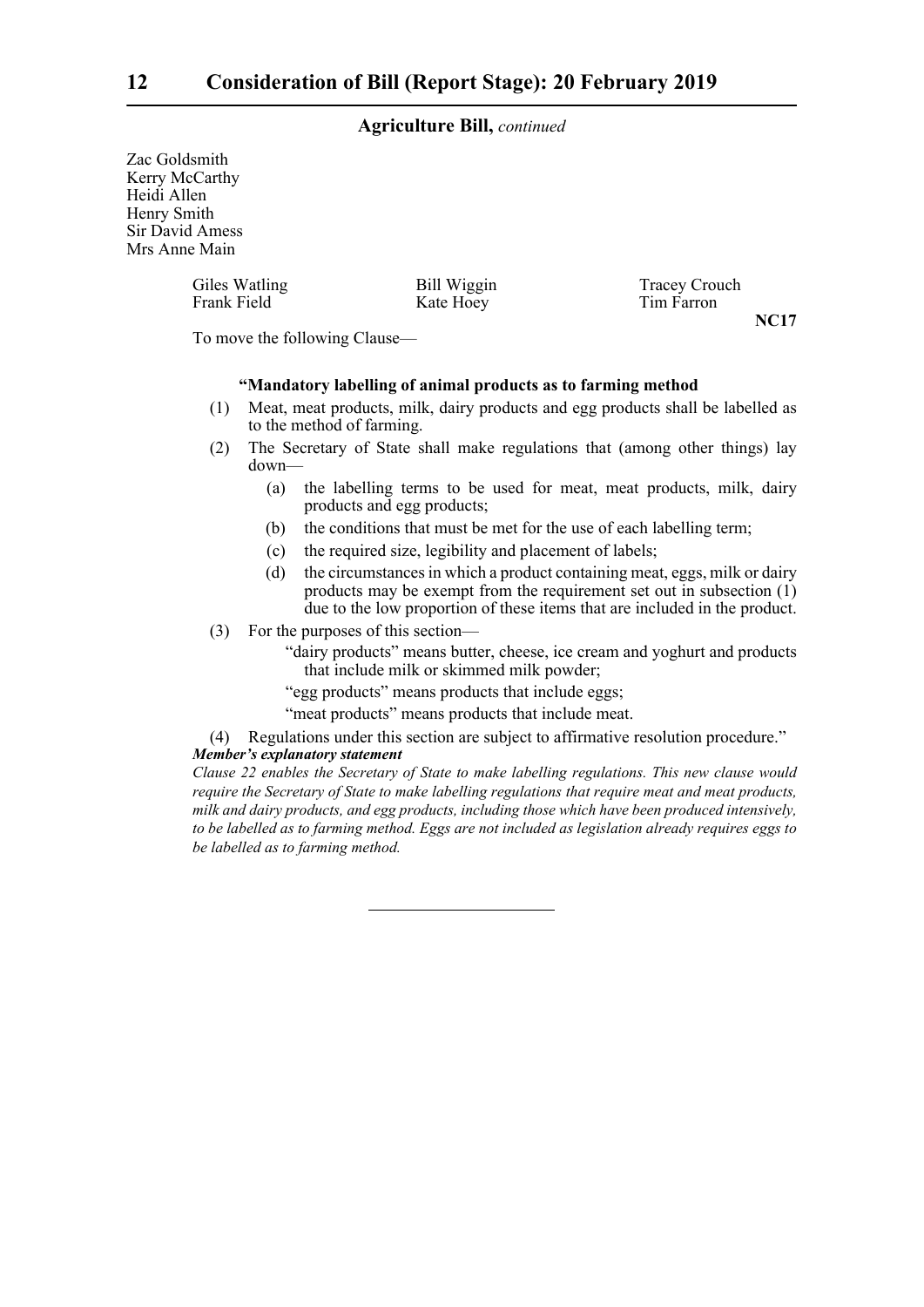Zac Goldsmith Kerry McCarthy Heidi Allen Henry Smith Sir David Amess Mrs Anne Main

| Giles Watling | Tracey Crouch   | Frank Field  |
|---------------|-----------------|--------------|
| Kate Hoey     | Craig Mackinlay | Bob Blackman |

**NC18**

To move the following Clause—

#### **"Export of farmed animals for slaughter or fattening**

- (1) A person commits an offence if the person exports to any country outside the United Kingdom a farmed animal for slaughter or fattening.
- (2) A person commits an offence if the person arranges or facilitates the export to any country outside the United Kingdom of a farmed animal for slaughter or fattening.
- (3) Subsections (1) and (2) do not apply to the export of a farmed animal from Northern Ireland to the Republic of Ireland provided that the animal—
	- (a) was born in Northern Ireland, and
	- (b) is to be slaughtered in the Republic of Ireland within eighteen months of arrival in the Republic of Ireland.
- (4) A person guilty of an offence under subsections (1) or (2) is liable on summary conviction—
	- (a) in England and Wales, to imprisonment for a term not exceeding 51 weeks, to a fine or to both;
	- (b) in Scotland, to imprisonment for a term not exceeding 12 months, to a fine not exceeding level 5 on the standard scale, or to both;
	- (c) in Northern Ireland, to imprisonment for a term not exceeding 6 months, to a fine not exceeding level 5 on the standard scale or to both.
- (5) In relation to an offence committed before section 281(5) of the Criminal Justice Act 2003 comes into force, the reference in subsection (4)(a) to 51 weeks is to be read as a reference to 6 months.
- (6) For the purpose of this section "fattening" means the keeping of an animal so that it gains weight in readiness for slaughter.
- (7) This section extends to England and Wales, Scotland and Northern Ireland.
- (8) This section shall come into force on "exit day", where "exit day" shall have the same meaning as in section 20 of the European Union (Withdrawal) Act 2018."

#### *Member's explanatory statement*

*This Clause would prohibit the export from the UK of farm animals for slaughter or fattening. It includes an exception to this prohibition in respect of genuine cross-border movements from Northern Ireland to the Republic of Ireland.*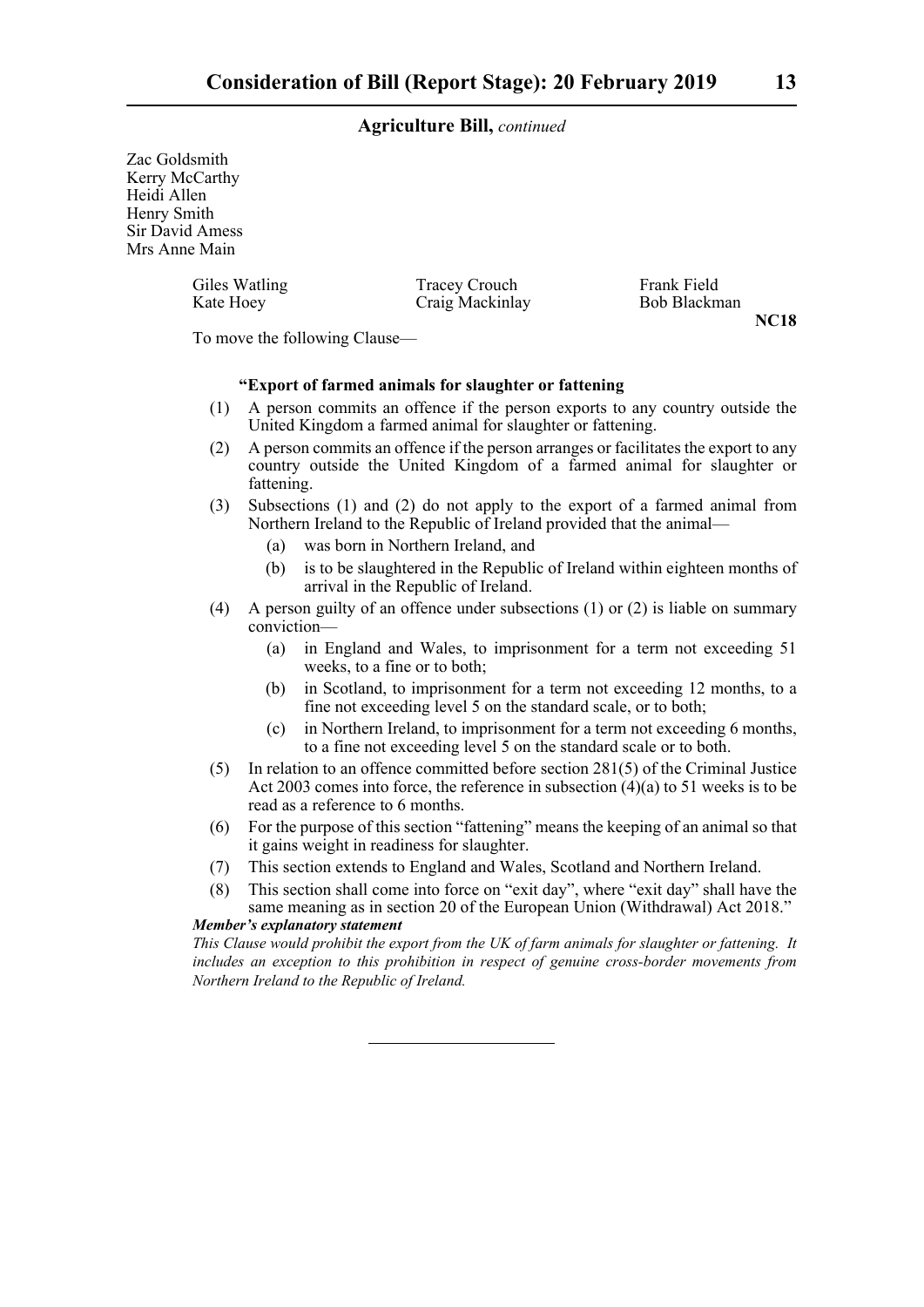Neil Parish Fiona Bruce Mr Ian Liddell-Grainger

To move the following Clause—

#### **"Agricultural products: negotiating mandate for relevant international trade agreements (No. 2)**

- (1) The Secretary of State shall not open negotiations on any element of a proposed international trade agreement which concerns trade in agricultural products unless each of the conditions in this section have been satisfied in respect of that agreement.
- (2) The first condition is that a Minister of the Crown shall have laid before Parliament a draft of a negotiating mandate relating to the proposed trade agreement, setting out—
	- (a) the principles to underpin the proposed negotiations; and
	- (b) the desired outcomes from the proposed negotiations.
- (3) The principles under subsection  $(2)(a)$  shall include, but are not limited to, the steps which the Government intends to take in order to seek to ensure that no agricultural product may be imported into the UK under the agreement unless the standards to which any such product is produced are at least as high as standards specified by primary or subordinate legislation in the United Kingdom relating  $to$ —
	- (a) the health and welfare of livestock,
	- (b) protection of the environment,
	- (c) supply and sale of food or drink which is provided for consumers by an agri-food supply chain, and
	- (d) sanitary and phytosanitary measures.
- (4) The second condition is that the House of Commons has approved by resolution a motion—
	- (a) setting out a proposed negotiating mandate for any part of the proposed trade agreement which concerns trade in agricultural products, and
	- (b) authorising the Secretary of State to enter negotiations on that part or those parts of the proposed trade agreement on the basis of that mandate.
- (5) The third condition is that the House of Lords has debated the proposed agreement.
- (6) A motion under subsection (4) shall be drafted in terms which permit amendment.
- (7) For the purposes of this section, "agricultural product" shall mean any product which falls within an agricultural sector listed in Part 2 of Schedule 1.
- (8) For the purposes of this section, "sanitary and phytosanitary measures" shall mean any measure applied—
	- (a) to protect human or animal life from risks arising from additives, contaminants, toxins or disease-causing organisms in their food;
	- (b) to protect human life from plant- or animal-carried diseases;
	- (c) to protect animal or plant life from pests, diseases or disease-causing organisms;
	- (d) to prevent or limit other damage to a country from the entry, establishment or spread of pests."

**NC19**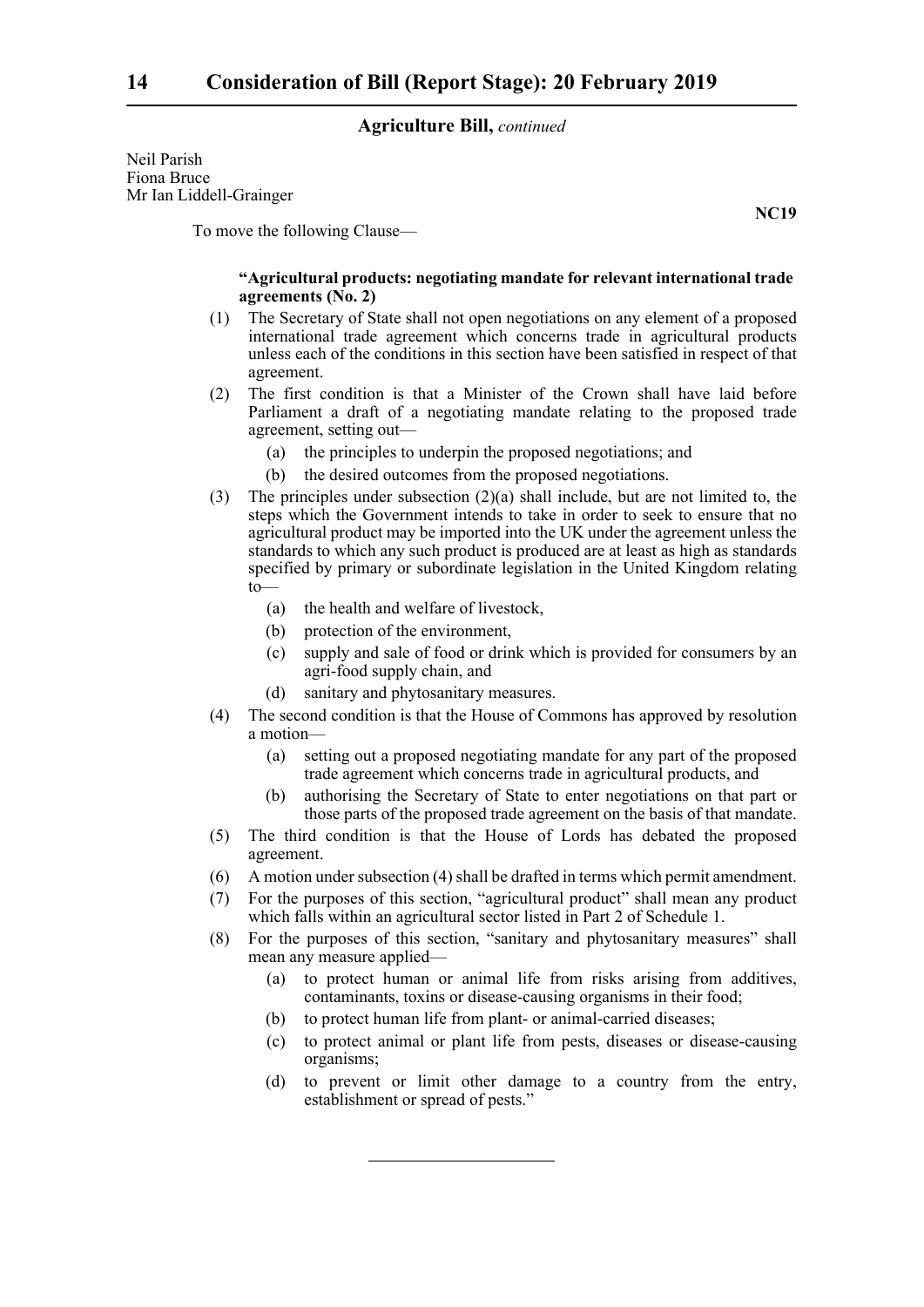Caroline Lucas

To move the following Clause—

#### **"Report on impact of Act upon agricultural workers**

- (1) The Secretary of State shall, within 18 months of Royal Assent being given to this Act, lay before Parliament a report containing an assessment of the impact of the provisions of this Act on agricultural workers in England.
- (2) The report under subsection (1) shall include assessments of the impact of the Act upon each of the factors listed in subsection (3).
- (3) The factors are agricultural workers'—
	- (a) living standards,
	- (b) pay,
	- (c) conditions of employment, and
	- (d) accommodation.
- (4) The report under subsection (1) shall include an analysis of the impact on each factor under subsection (3)—
	- (a) in each region of England, and
	- (b) in each agricultural sector, within the meaning given in Part 2 of Schedule 1.
- (5) The Secretary of State shall, no later than three months after the report under subsection (1) has been laid, open a public consultation on—
	- (a) the report laid under subsection (1) and any conclusions which it might draw or proposals which it might contain, and
	- (b) the merits of establishing a sector negotiating body to be responsible for setting on an annual basis minimum—
		- (i) living standards,
		- (ii) pay,
		- (iii) conditions of employment, and
		- (iv) standards and terms of accommodation for agricultural workers.
- (6) "Agricultural worker" shall, for the purposes of this section, be taken to mean any person engaged in—
	- (a) agriculture, as defined in section 109 of the Agriculture Act 1947, or
	- (b) forestry."

#### *Member's explanatory statement*

*This new clause would require the Secretary of State to report on the impact of the Act on agricultural workers in England, and to consult on the findings of that report and the merits of establishing a sector negotiating body.*

**NC20**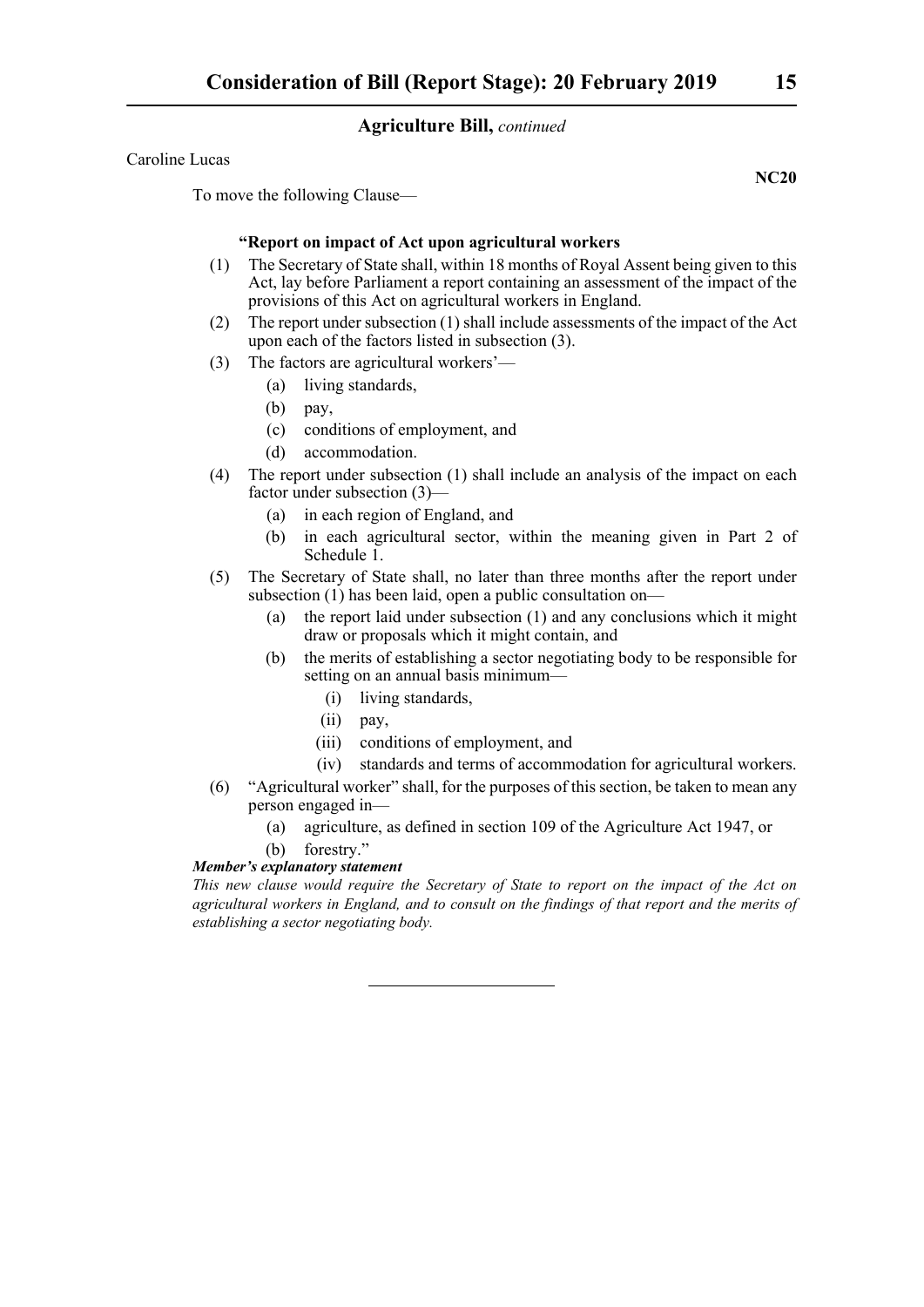Caroline Lucas Kerry McCarthy Zac Goldsmith Bill Wiggin

**NC21**

To move the following Clause—

#### **"Public procurement**

When procuring and providing food, the Government, its agencies and other public bodies must promote the highest standards of animal welfare."

#### *Member's explanatory statement*

*The Bill should include a provision akin to section 15(5)(c)(ii) of the Procurement Reform (Scotland) Act 2014 which requires the procurement strategy of public bodies `to "promote the highest standards of animal welfare".*

Jeremy Corbyn Sue Hayman Dr David Drew Jenny Chapman Sandy Martin Thangam Debbonaire

**NC22**

To move the following Clause—

#### **"Financial assistance: agricultural tenancies (No.2)**

- (1) Where in respect of a tenancy of an agricultural holding a tenant is restricted by the terms of the tenancy agreement in relation to any activity for which financial assistance has been granted under or in connection with this Act, or any environmental land management scheme established in connection with the provisions of this Act, the tenant may serve notice on the landlord to request consent for that activity.
- (2) A landlord must respond to a notice served under subsection (1) within one month.
- (3) If the landlord does not respond to a notice served under subsection (1) within one month, consent for the activity within the notice from the tenant will be deemed to have been given.
- (4) Any objection by the landlord to a notice served under subsection (1) may be referred by the tenant to arbitration or expert determination under the Tribunal Procedure (First-tier Tribunal) (Property Chamber) Rules 2013.
- (5) "Financial assistance" under subsection (1) shall be taken to include (amongst other things)—
	- (a) any payment of financial assistance under section 1,
	- (b) any payment under the basic payment scheme, within the meaning of section 4,
	- (c) any delinked payment within the meaning of section 4 or 9 as the case may be, and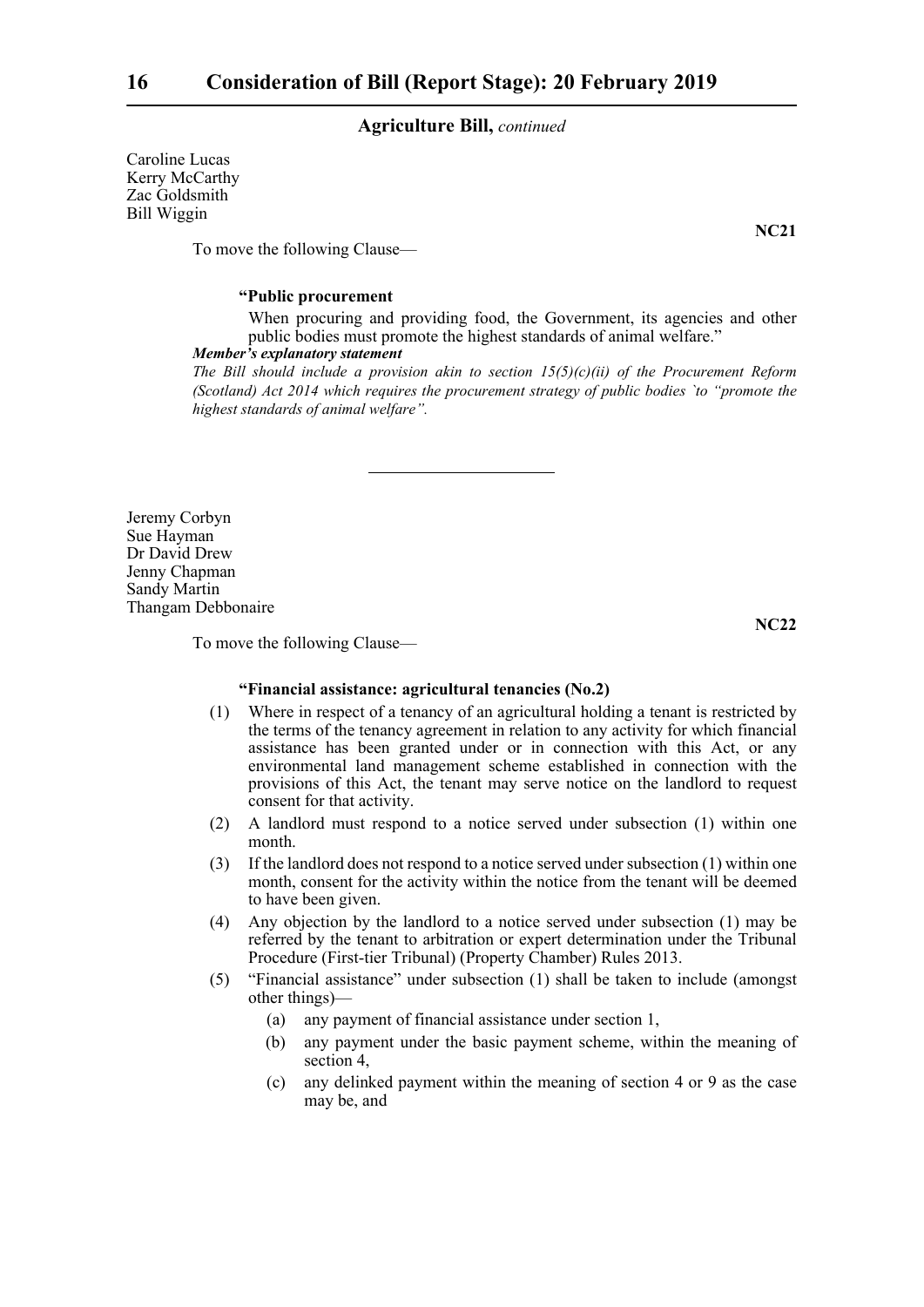(d) any other form of financial assistance which may be given under this Act."

*Member's explanatory statement* 

*This new clause would enable a tenant to challenge a restriction in the tenancy agreement regarding the receipt of financial assistance under the terms of the Bill.*

Giles Watling Sir David Amess Ross Thomson Geraint Davies Dr Lisa Cameron Charlie Elphicke

| Henry Smith             | Bob Blackman      | Royston Sr  |
|-------------------------|-------------------|-------------|
| Mr Nigel Evans          | Andrew Rosindell  | Tracey Cro  |
| Darren Jones            | Daniel Kawczynski | Bill Wiggin |
| Dr Rupa Huq             | Sir Robert Syms   | Zac Goldsr  |
| Heidi Allen             | Anne Marie Morris | Liz Saville |
| David T. C. Davies      | Maria Caulfield   | Andy Slaug  |
| Mr Ian Liddell-Grainger | David Simpson     | Sir Henry I |
| Faisal Rashid           | Jim Shannon       | Emma Littl  |
| Danielle Rowley         | Scott Mann        | Tom Brake   |
| Chris Evans             |                   |             |

vston Smith icey Crouch l Wiggin  $\circ$  Goldsmith Saville Roberts dy Slaughter Henry Bellingham ma Little Pengelly

**NC23**

To move the following Clause—

#### **"Prohibition on the human consumption of dogs or cats**

- (1) A person who knowingly consumes any part of a dog or a cat is guilty of an offence.
- (2) A person who knowingly transports, possesses or donates—
	- (a) a dog or cat to be slaughtered for human consumption; or
	- (b) part of a dog or of a cat for human consumption
	- is guilty of an offence.
- (3) A person guilty of an offence under this section shall be liable on summary conviction to—
	- (a) imprisonment for a period not exceeding six months, or
	- (b) a fine not exceeding level 5 on the standard scale."

#### *Member's explanatory statement*

*This new clause would prohibit the human consumption, transport and possession of dog and cat meat.*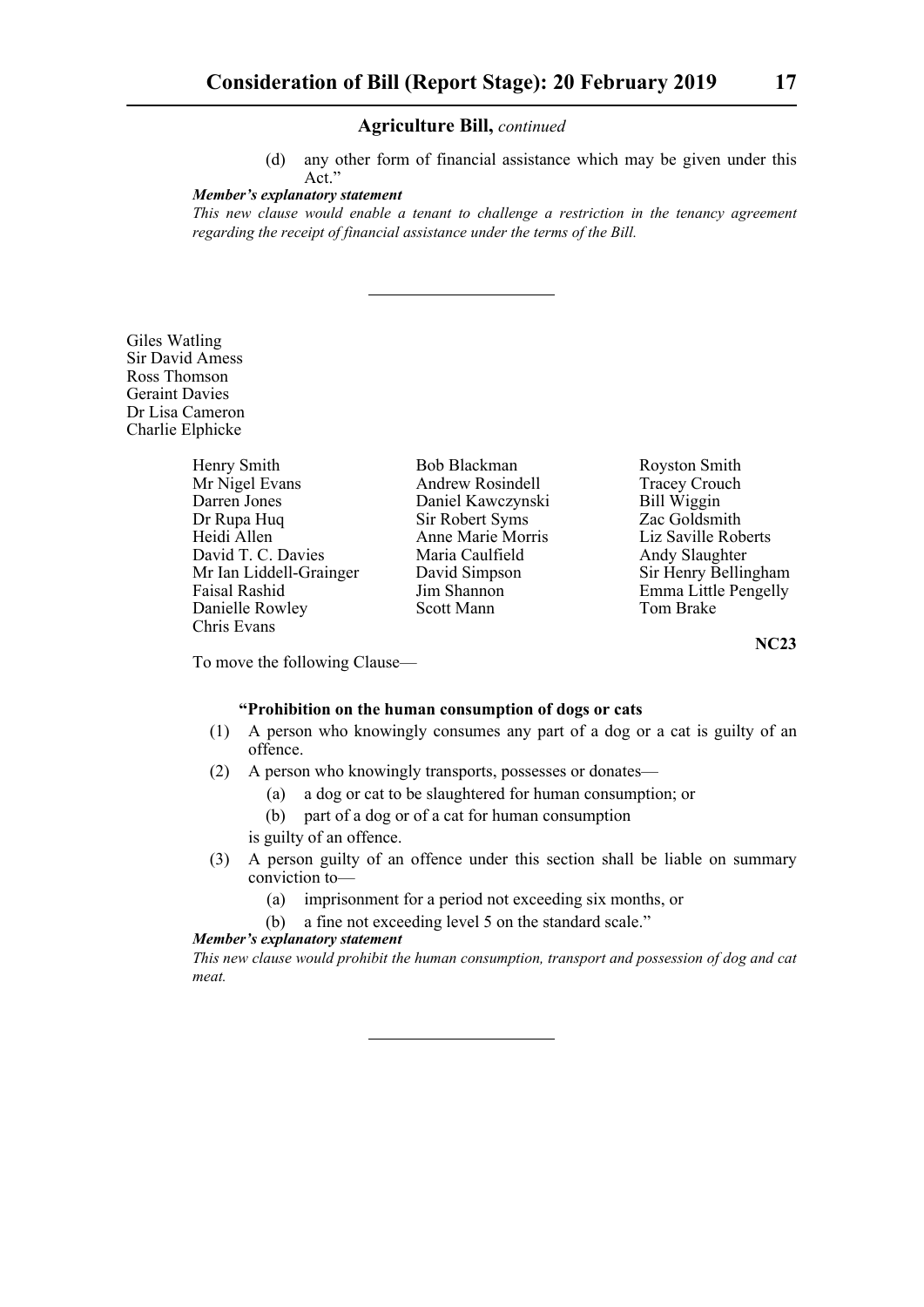Bill Wiggin Mr Ian Liddell-Grainger Dame Cheryl Gillan Daniel Kawczynski Ben Lake

To move the following Clause—

#### **"Definition of grass-fed products**

- (1) Regulations under section 22(1) shall enable the provision described in subsection (2) of this section.
- (2) A product which is partly or wholly derived from an animal may only be described as grass-fed if the animal or animals have eaten only grass and pasture throughout their lifetime, with the exception of milk consumed by youngstock prior to weaning."

#### *Member's explanatory statement*

*This new clause would protect the definition of grass-fed, certifying that livestock and food products labelled as grass fed are fully raised on pasture.*

Kerry McCarthy Caroline Lucas

To move the following Clause—

#### **"Objectives**

- (1) Within two years of the entering into force of this Part, the Secretary of State shall consult the public on and publish environmental objectives for—
	- (a) the achievement of the purposes within sections  $1(1)(a)$  to  $(g)$ ,
	- (b) the protection and welfare of livestock as sentient beings, and
	- (c) the maintenance, recovery and restoration of the natural environment."

#### *Member's explanatory statement*

*This new clause would require the Secretary of State to consult and then publish specific environmental objectives, within two years of this Part of the Bill entering into force, to ensure the Bill meets its purpose.*

Kerry McCarthy Caroline Lucas

To move the following Clause—

#### **"Financial assistance: annual report**

- (1) The Secretary of State must report annually to Parliament on financial assistance to be given under section 1.
- (2) The report must include—
	- (a) an independent assessment of the need against which the purposes under section 1(1) must deliver over the following five financial years; and

**NC24**

**NC25**

**NC26**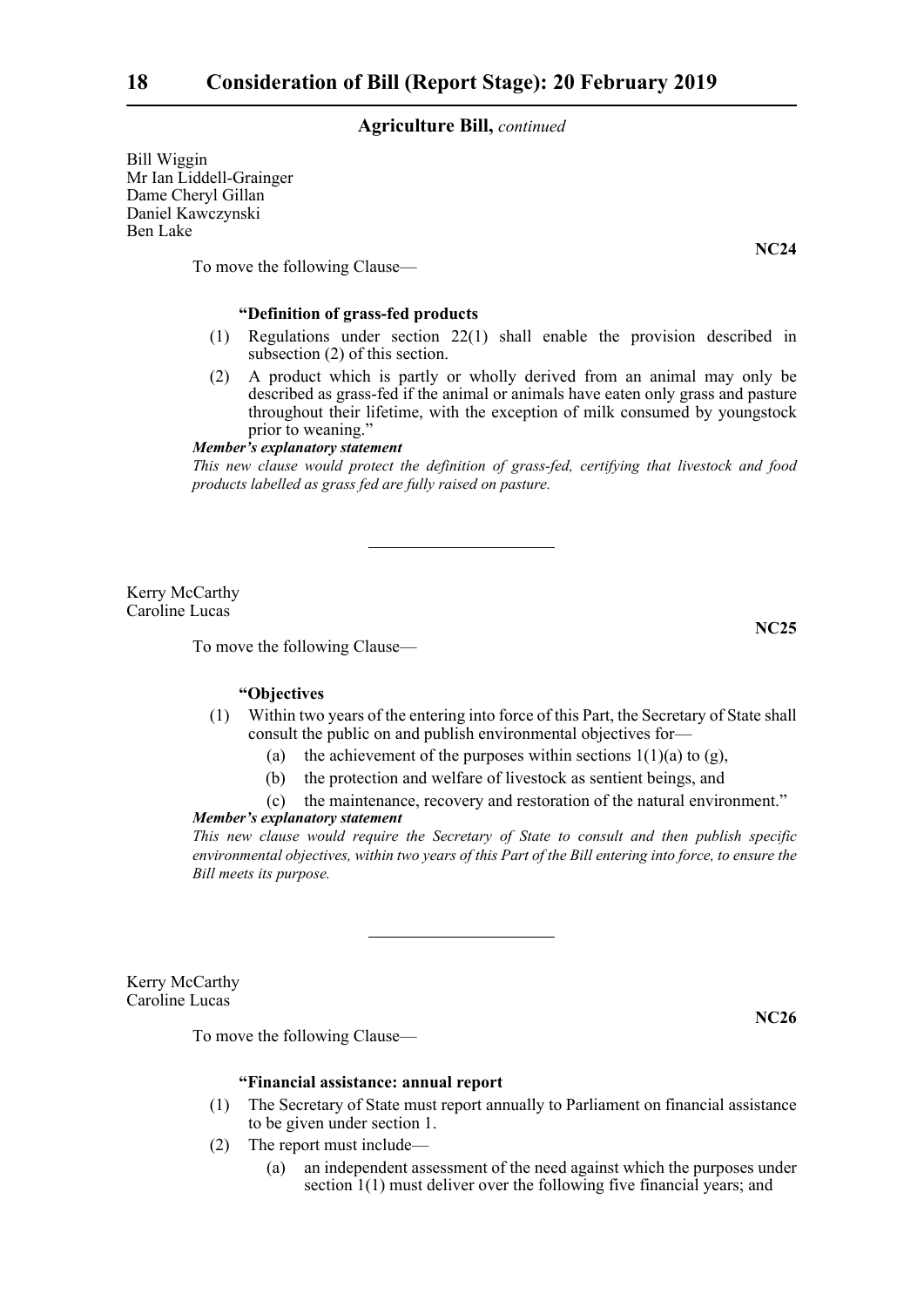(b) the planned departmental budget forecast to meet the need assessed under subsection  $(2)(a)$  for the next five financial years."

#### *Member's explanatory statement*

*This new clause would require the Secretary of State to report annually on the funding assistance given under section 1, including an independent assessment of the finances needed over the next five years to meet the Bill's purposes and in turn how the Department is going to make that funding available.*

Kerry McCarthy Caroline Lucas

To move the following Clause—

**NC27**

#### **"Duties in exersing functions under this Part**

- (1) In exercising functions under this Part, the Secretary of State shall further—
	- (a) the achievement of the purposes within sections  $1(1)(a)$  to (g),
	- (b) the protection and welfare of livestock as sentient beings, and
	- (c) the maintenance, recovery and restoration of the natural environment.
- (2) The Secretary of State must establish an environmental land management scheme designed to further the objectives in subsection (1)."

#### *Member's explanatory statement*

*This new clause would require the Secretary of State to translate priorities into specific actions and requirements, including the establishment of an Environmental Land Management Scheme.*

Jeremy Corbyn Sue Hayman Dr David Drew Jenny Chapman Sandy Martin Thangam Debbonaire

Tim Farron

**36**

Clause **1,** page **1**, line **4**, leave out "may" and insert "must" *Member's explanatory statement This amendment would require the Secretary of State to provide financial assistance for the purposes listed in Clause 1.*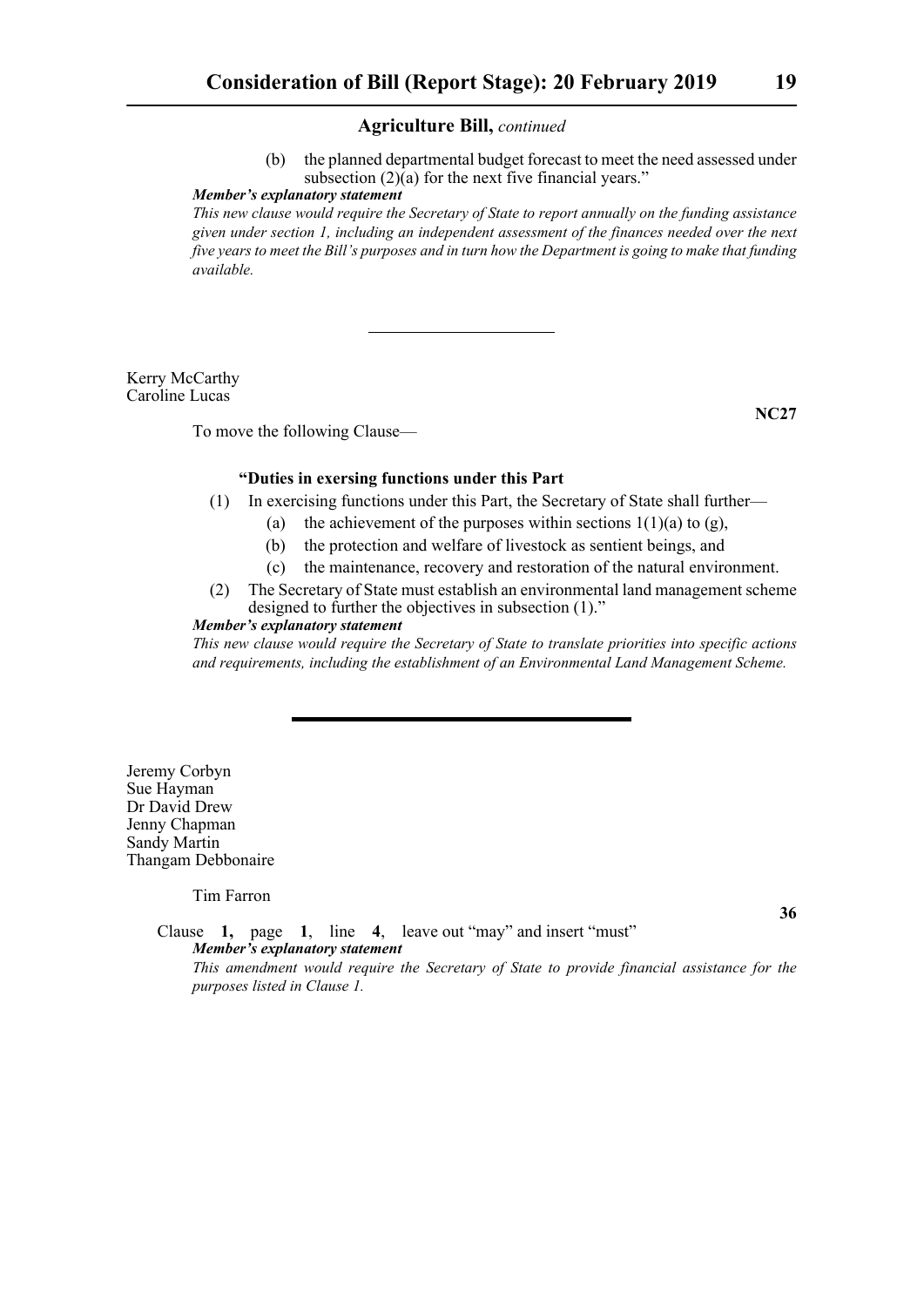Jeremy Corbyn Sue Hayman Dr David Drew Jenny Chapman Sandy Martin Thangam Debbonaire

Clause **1,** page **1**, line **7**, at end insert—

"(aa) "supporting agriculture and horticulture businesses in enabling public access to healthy food that is farmed sustainably, including food produced through whole farm agroecological systems.'

*Member's explanatory statement* 

*This amendment would add to the purposes for which financial assistance can be given, that of ensuring access to healthy food produced sustainably including through whole farm agroecological systems.*

Caroline Lucas Dr Sarah Wollaston Alex Cunningham Tim Farron Kerry McCarthy

**11**

**5**

**37**

### Clause **1,** page **2**, line **1**, leave out "supporting" and insert "enhancing" *Member's explanatory statement*

*This amendment would have the effect of ensuring that financial assistance could be provided to improve the accessibility of existing public rights of way. It would also ensure that financial assistance could be provided for the creation of new public access opportunities where these are most needed.*

Neil Parish Sir Hugo Swire Fiona Bruce Mr Ian Liddell-Grainger Scott Mann Tim Farron

Sir Desmond Swayne Anne-Marie Trevelyan Susan Elan Jones

Clause **1,** page **2**, line **3**, after "enhances" insert "landscape quality," *Member's explanatory statement* 

*This amendment would ensure that the mechanics of the bill are aligned with the delivery of the 25 Year Environment Plan with regard to landscape enhancement. Without this amendment, cultural and/or natural heritage enhancement could be delivered out of context, reducing the beauty of landscapes.*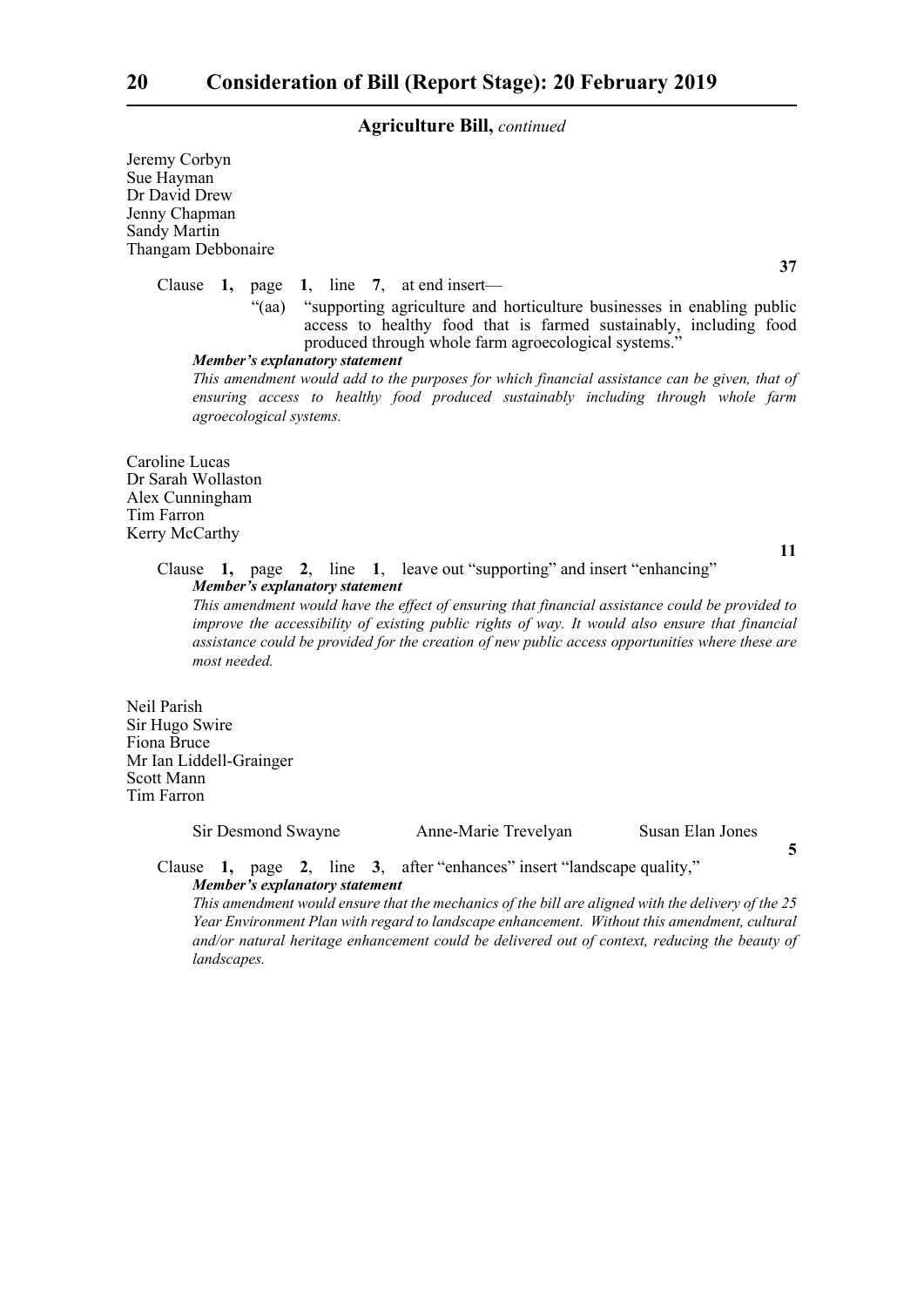| Kerry McCarthy<br>Zac Goldsmith<br>Caroline Lucas<br>Darren Jones<br>Dr Sarah Wollaston<br>Sir Desmond Swayne |                                                                                                                                                                                                                                                                   |                            |
|---------------------------------------------------------------------------------------------------------------|-------------------------------------------------------------------------------------------------------------------------------------------------------------------------------------------------------------------------------------------------------------------|----------------------------|
| Catherine West<br>Mr Roger Godsiff                                                                            | John Grogan                                                                                                                                                                                                                                                       | Mr George Howarth          |
| 1, page 2, line 8, at end insert—<br>Clause                                                                   | "(h) establishing and maintaining whole farm agroecological systems."                                                                                                                                                                                             | $\mathbf{1}$               |
| Angela Smith<br><b>Scott Mann</b>                                                                             |                                                                                                                                                                                                                                                                   | 9                          |
| Clause 1, page 2, line 8, at end insert—<br>Member's explanatory statement                                    | "(h) supporting rural development."<br>This amendment would provide the Secretary of State with the ability to make payments for<br>measures which are currently funded via the Rural Development Programme.                                                      |                            |
| Helen Goodman<br><b>Sir Nicholas Soames</b><br>Tim Farron<br>Richard Benyon<br>Ruth George<br>Simon Hart      |                                                                                                                                                                                                                                                                   |                            |
| Sir Patrick McLoughlin<br>Mr Ian Liddell-Grainger<br>Mr Philip Dunne                                          | Antoinette Sandbach<br>Angela Smith                                                                                                                                                                                                                               | Scott Mann<br>Conor McGinn |
| Clause $1$ , page $2$ ,<br>"(h)<br>Member's explanatory statement                                             | line $\,8, \,$ at end insert—<br>supporting upland landscapes and communities."<br>This amendment would provide the Secretary of State with the power to give financial assistance<br>for the purpose of supporting upland landscapes and communities in England. | 29                         |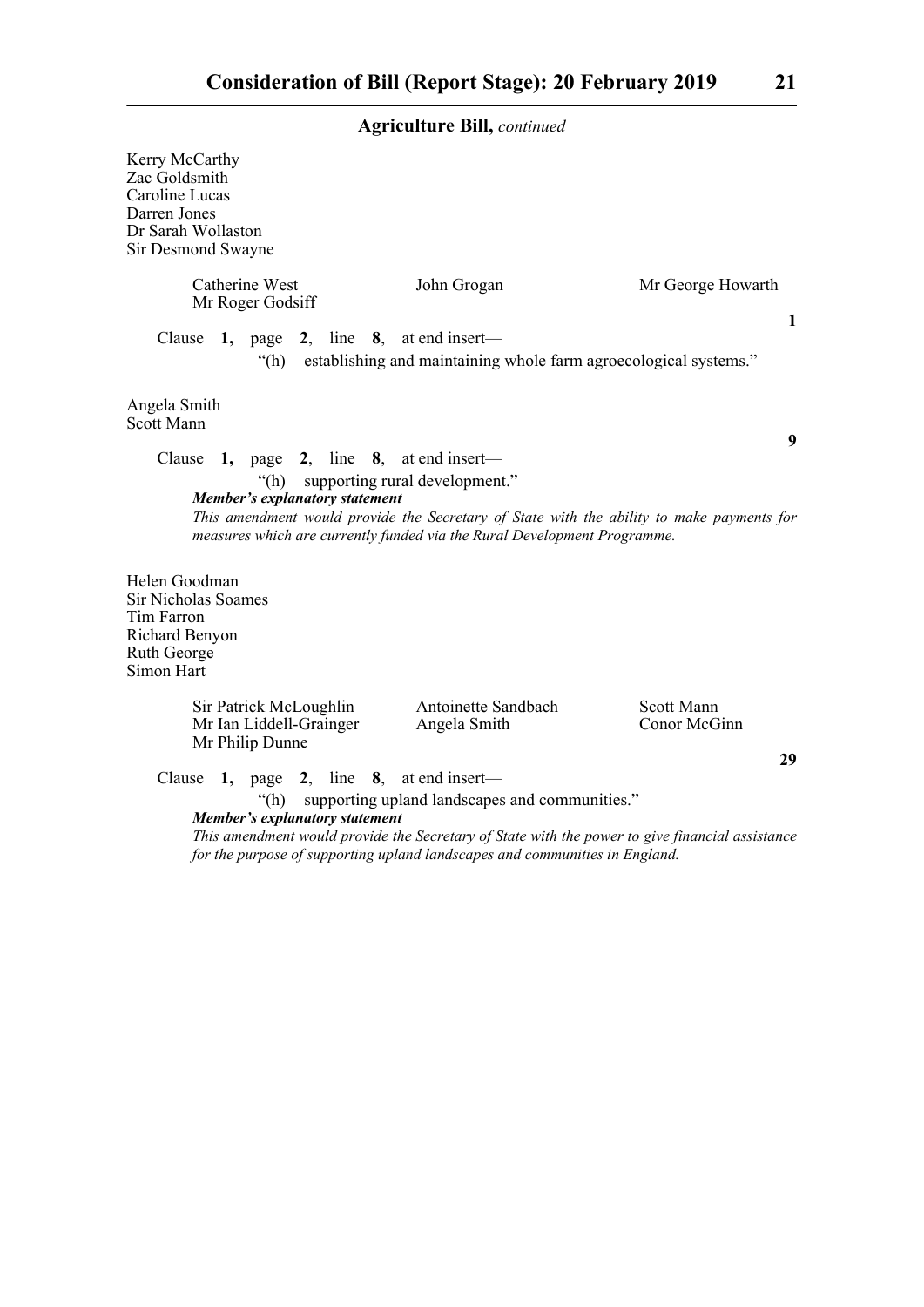Ruth George Zac Goldsmith Clive Lewis Eleanor Smith Diana Johnson Liz Twist

| Anne Marie Morris<br>Derek Thomas<br>Neil Parish-<br>Bill Wiggin | Tim Farron<br>Sir Desmond Swayne<br>Douglas Ross<br>Caroline Lucas | Mr Ian Liddell-Grainger<br>Sir Nicholas Soames<br>Antoinette Sandbach |
|------------------------------------------------------------------|--------------------------------------------------------------------|-----------------------------------------------------------------------|
|                                                                  |                                                                    | 49                                                                    |

Clause **1,** page **2**, line **8**, at end insert—

"(h) maintaining a network of micro-abattoirs which provide slaughtering services for locally produced and marketed meat."

#### *Member's explanatory statement*

*This amendment would enable the Secretary of State to provide financial assistance in relation to micro-abattoirs.*

Kerry McCarthy Caroline Lucas

**60**

**4**

**10**

#### Clause **1,** page **2**, line **10**, leave out "an" and insert "any sustainable" *Member's explanatory statement*

*This amendment would require the Secretary of State to link the payments for starting or improving productivity to sustainable agricultural, horticultural or forestry activity.*

Neil Parish Sir Hugo Swire Fiona Bruce Mr Ian Liddell-Grainger Scott Mann Tim Farron

Clause **1,** page **2**, line **10**, after first "of" insert "encouraging food production, or"

Angela Smith Tim Farron Scott Mann

Clause **1,** page **2**, line **11**, at end insert—

- "(2A) The Secretary of State shall, within six months of this Act being given Royal Assent, lay before Parliament a statement setting out his or her planned expenditure under subsection (2) for—
	- (a) financial year 2019-20, and
	- (b) financial year 2020-21."

*Member's explanatory statement* 

*This amendment would ensure that the Secretary of State details how much expenditure is planned for managed change and to improve farm productivity growth before the beginning of the agricultural transition period during which cuts to the Basic Payment Scheme will occur.*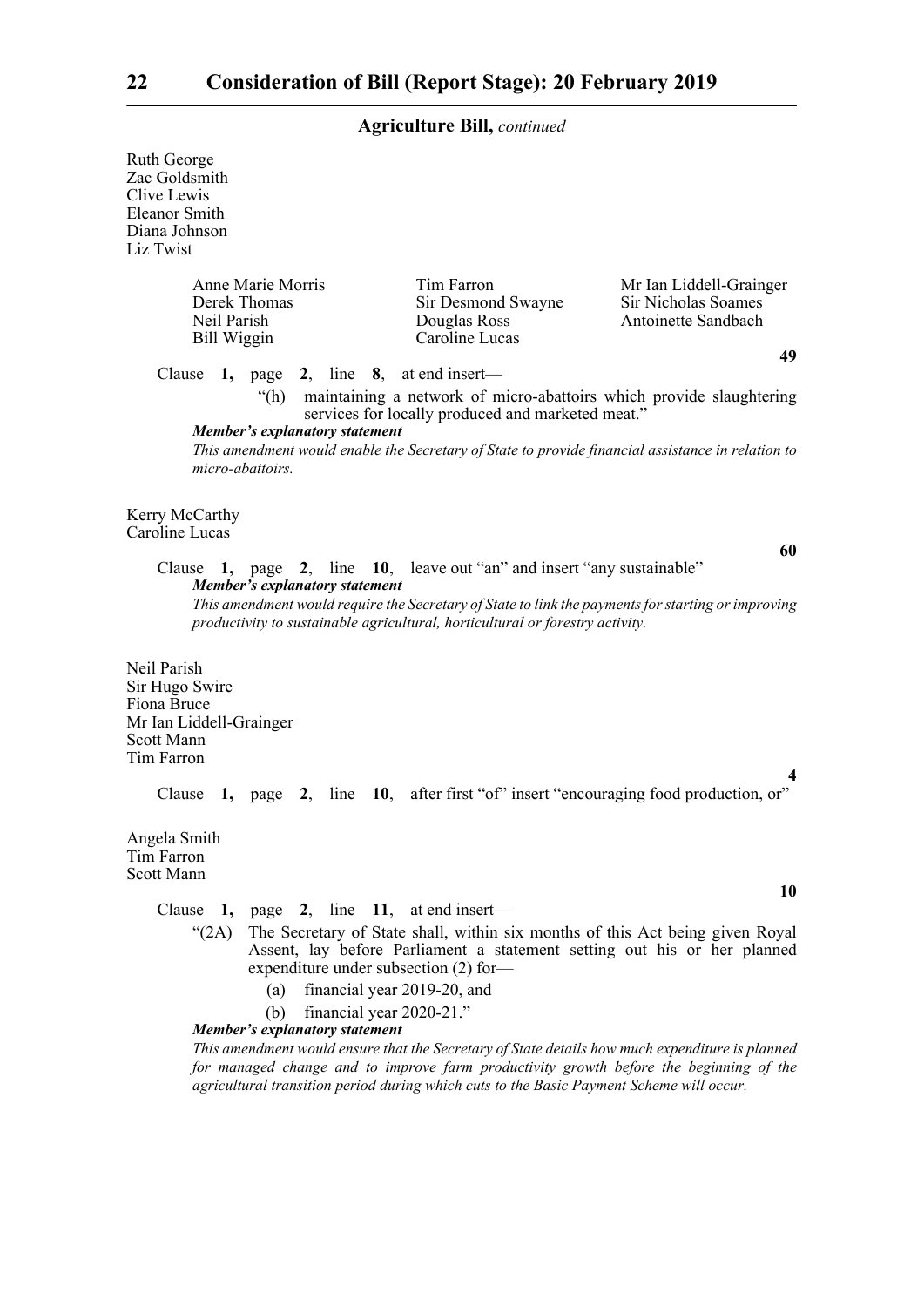Caroline Lucas

Clause **1,** page **2**, line **11**, at end insert—

- "(2A) The Secretary of State may also give financial assistance for or in connection with—
	- (a) supporting the development of strategies to assist in the distribution of agri-food products which are locally produced and sold by microenterprises and community enterprises, or
	- (b) developing a supply chain infrastructure for the purpose of assisting in the supply, processing and sale of agri-food products which are locally produced and sold by micro-enterprises or community enterprises."

#### *Member's explanatory statement*

*This amendment would give financial powers to develop local food strategies and infrastructure, such as town markets, community supported agriculture projects, processing facilities, online distribution hubs, local abattoirs, etc. to support small farms and/or community agricultural businesses with the purpose of improving public access to fresh and nutritious food, improving farm viability, reducing transport associated with agricultural products and securing our domestic food supply.*

Sir Geoffrey Clifton-Brown

Clause **1,** page **2**, line **11**, at end insert—

- "(2A) Financial assistance under subsections (1) and (2) may only be given to—
	- (a) persons who are involved in the production of products deriving from an agricultural or horticultural or forestry activity, (including producer organisations, associations of recognised producer organisations and interbranch organisations recognised under Part 6 or under the CMO Regulation at the date of enactment of this Act); or
	- (b) persons with an interest in agricultural land, where the financial assistance relates directly to that land."

#### *Member's explanatory statement*

*This amendment would ensure that financial assistance under the Bill is provided only in relation to farmers, including those operating through POs, APOs and IBOs, agricultural/horticultural activity and/or farmland. It would ensure that the Agriculture Act pursues agricultural/ horticultural objectives and that financial assistance is provided in a way that meets the Government's aims of moving away from the CAP and transforming agriculture in the UK.*

#### Caroline Lucas Kerry McCarthy

Clause **1,** page **2**, line **13**, at end insert—

- "(3A) In giving financial assistance under this section, the Secretary of State shall publish objectives for and further—
	- (a) the contribution of agriculture to the improvement of public health, and
	- (b) the health and welfare of livestock."

#### *Member's explanatory statement*

*This amendment would support greater public access to food that optimises nutritional and public health outcome as well as improved animal welfare. The mechanism for achieving this will be the Secretary of State publishing objectives for the agriculture sector's contribution to the improvement of public health and to the health and welfare of livestock. The Secretary of State will further those objectives in giving financial assistance under clause 1 of the Bill.*

**33**

**43**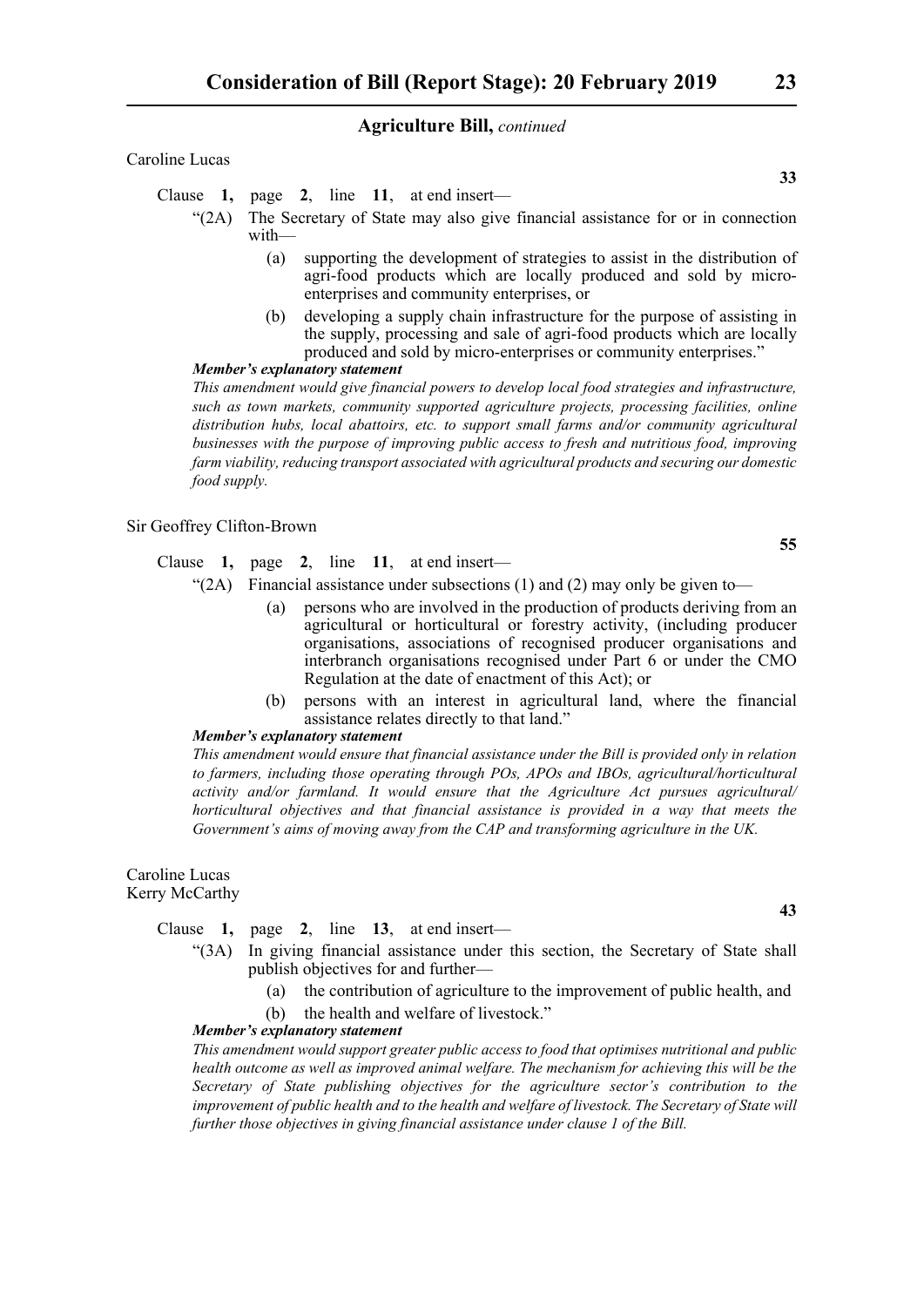#### Caroline Lucas

Clause **1,** page **2**, line **14**, at end insert—

""agri-food products" means any item of food or drink for personal consumption where the items consist of or include, or have been produced using (directly or indirectly, and whether or not exclusively), the whole or part of—

- (a) anything grown or otherwise produced in carrying on agriculture, or
- (b) any creature kept in carrying on agriculture, or
- (c) any creature or other thing taken from the wild;
- "community enterprises" means businesses run by a charity, social enterprise, not-for-profit or co-operative organisation which is owned by, endorsed by, or engaging directly with local people;"

#### *Member's explanatory statement*

*This amendment relates to Amendment 33 and provides definitions of agri-food products and community enterprises as they relate to supporting local food strategies.*

Caroline Lucas Kerry McCarthy Tim Farron

Clause **1,** page **2**, line **23**, at end insert—

""locally produced and sold" means produced and offered for sale direct to the consumer within 100 miles of the point of primary production.

"micro-enterprises" means non-subsidiary, independent businesses with fewer than 10 employees."

#### *Member's explanatory statement*

*This amendment relates to Amendment 33 and provides a clear definition of "locally produced and sold" to ensure that financial support given to support local food strategies is only provided for local food products produced directly to consumers within 100 miles and is only available to nonsubsidiary, independent businesses with fewer than 10 employees or community agricultural enterprises, which engage with local people.*

Jeremy Corbyn Sue Hayman Dr David Drew Jenny Chapman Sandy Martin Thangam Debbonaire

Clause **1,** page **2**, line **23**, at end insert—

 "sustainably" means in a way which employs factors and practices that contribute to the quality of environment on a long-term basis and avoids the depletion of natural resources."

#### *Member's explanatory statement*

*This amendment defines "sustainably" for the purposes of Amendment 37.*

**38**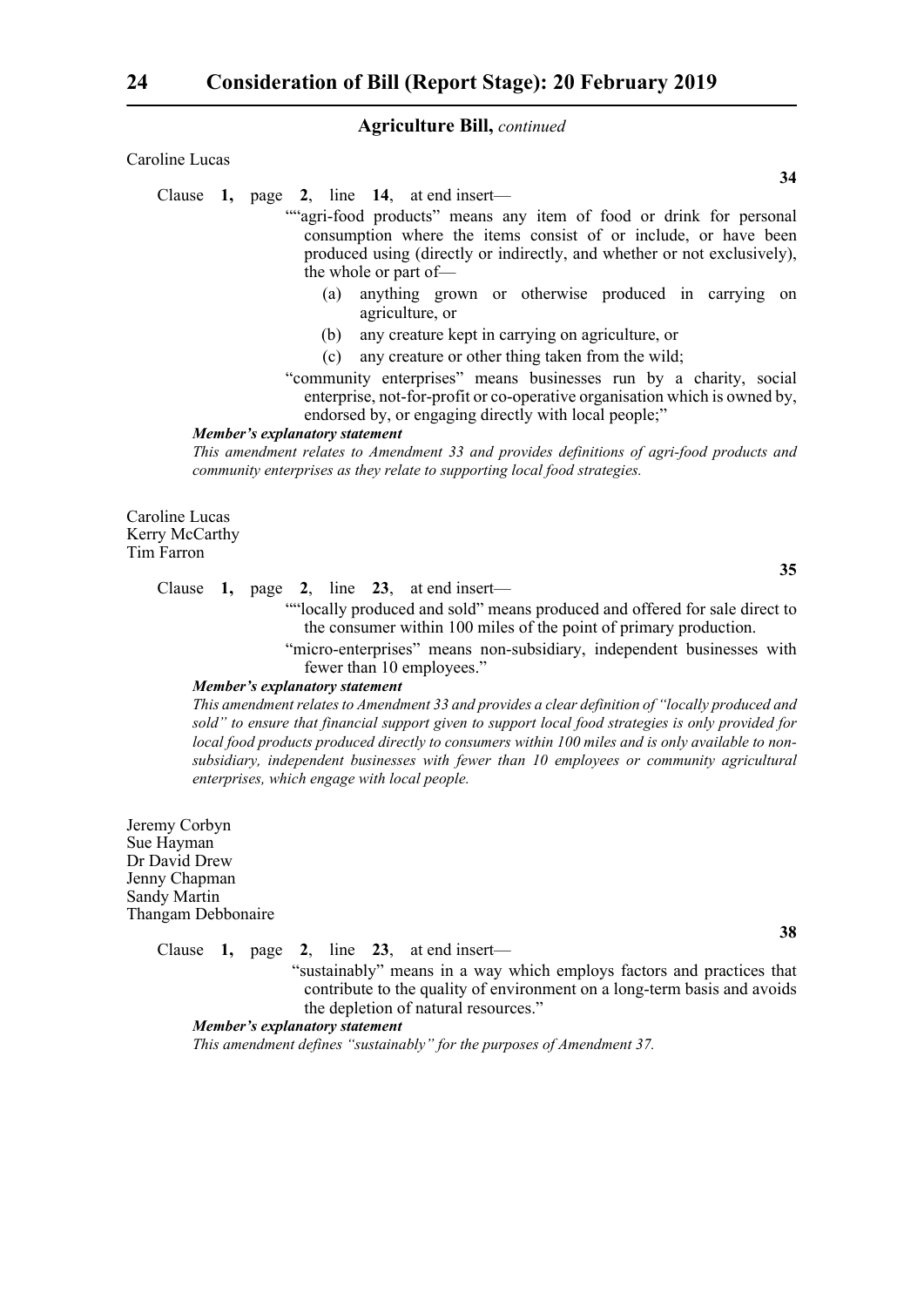Caroline Lucas Kerry McCarthy

Clause **1,** page **2**, line **23**, at end insert—

- "the improvement of public health" includes, but is not limited to, increasing the availability, affordability, diversity, quality and marketing of fruit, vegetables and pulses;
- "the health and welfare of livestock" includes, but is not limited to, measures to reduce the use of farm antibiotics and related veterinary products, and antibiotic resistance in harmful micro-organisms, through improved animal health and improved animal welfare.

*Member's explanatory statement* 

*See Amendment 43.*

Kerry McCarthy Zac Goldsmith Caroline Lucas Darren Jones Catherine West John Grogan

Mr George Howarth Mr Roger Godsiff

Clause **1,** page **2**, line **23**, at end insert—

""whole farm agroecological systems" include any whole enterprise system for farming or land management which is designed to produce food and/ or fuel while delivering environmental and social benefits, and may include organic farming."

Angela Smith Alex Cunningham Kerry McCarthy

Clause **2,** page **2**, line **29**, at end insert—

"(2A) The conditions will include obligations to meet any regulatory standards specified by the Secretary of State relating to environmental and land management practices."

*Member's explanatory statement* 

*This amendment would enshrine the Government's commitment to a strong regulatory baseline in the legislation. It would ensure that compliance with existing legislation and regulations is a condition of receiving financial assistance, including compliance with landowner or occupier obligations for public rights of way under the Highways Act 1980.* 

#### Helen Goodman

Clause **2,** page **2**, line **29**, at end insert—

- "(2A) Conditions shall include the restrictions to the eligibility of a recipient of financial assistance set out in subsections (2B) and (2C).
- (2B) Financial assistance may only be given to individuals or groups of individuals, natural or otherwise, operating land where the predominant use is agricultural as defined by section 96(1) of the Agricultural Holdings Act 1986.

**2**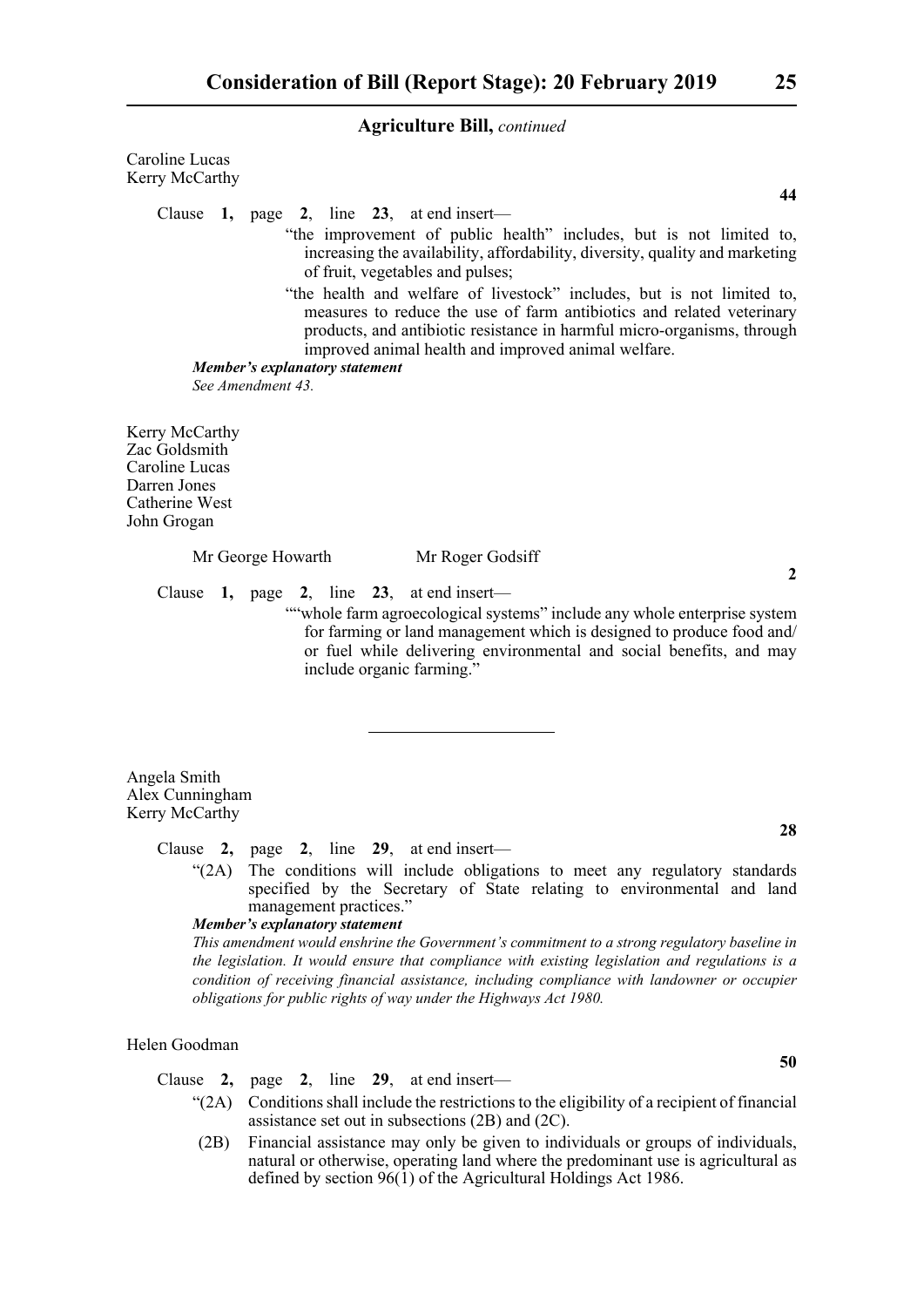- (2C) Financial assistance may only be made available to individuals or groups of individuals, natural or otherwise, who are—
	- (a) in occupation of the land for which the financial assistance is being claimed;
	- (b) taking the entrepreneurial risk for decisions made in relation to the management of the land for which the financial assistance is being claimed; and
	- (c) in day-to-day management control of the land for which the financial assistance has been claimed."

#### *Member's explanatory statement*

*This amendment would ensure that financial assistance stays within the agricultural industry and is only paid to active farmers and land managers in England.*

#### Caroline Lucas Tim Farron

#### Clause **2,** page **2**, line **32**, at end insert—

"(3A) The conditions shall include a requirement that financial assistance may only be given for a purpose under section  $1(1)$  or  $1(2)$  if the land on which any activity is to be undertaken in pursuance of that purpose, and for which the financial assistance is sought, is registered with Her Majesty's Land Registry."

#### *Member's explanatory statement*

*This amendment would improve land ownership transparency in England by placing a requirement on all those seeking financial assistance under Clauses 1(1) and 1(2) to have registered that land with Her Majesty's Land Registry.* 

#### Kerry McCarthy Caroline Lucas

- Clause **2,** page **2**, line **32**, at end insert—
	- "(3A) Financial assistance may not be given under this Part to any person who in the opinion of the Secretary of State is not compliant with any standards of agricultural practice relating to the protection of the environment and animal welfare as the Secretary of State may by regulations prescribe.
	- (3B) Regulations under subsection (3A) are subject to affirmative resolution procedure."

#### *Member's explanatory statement*

*This amendment would allow the Secretary of State to halt the receipt of financial assistance if standards of agricultural practice relating to the protection of the environment and animal welfare are not adhered to.*

#### Gareth Thomas

Clause **2,** page **2**, line **35**, at end insert—

- "(4A) Financial assistance may only be given for or in connection with a purpose under section 1(2) if the owner of the relevant land takes the action described in subsection (4B).
- (4B) The action is that the owner of the relevant land permits any person to exercise a right of access to any inland waterway or lake which forms part of that land for the purposes of open-air recreation, if and so long as the person—
	- (a) exercises that right of access responsibly, and
	- (b) observes any restrictions which are imposed in—
		- (i) section 2 of,

**30**

**61**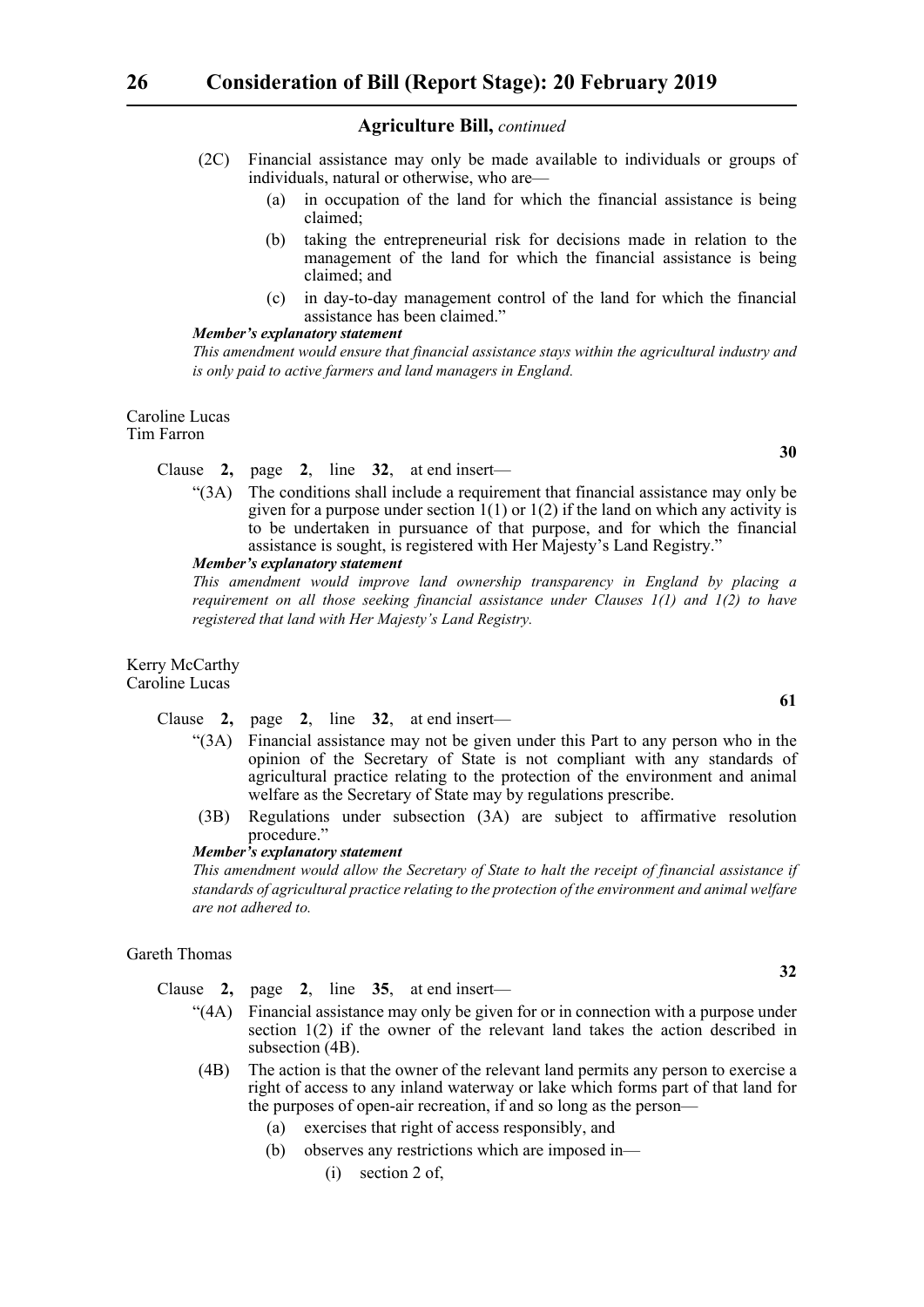- (ii) Schedule 2 to, or
- (iii) Chapter II of

the Countryside and Rights of Way Act 2000.

- (4C) A person does not exercise a right of access responsibly if their conduct while exercising that right is not in accord with the provisions of any code of conduct issued under section 20 of the Countryside and Rights of Way Act 2000.
- (4D) For the purposes of subsections (4A) and (4B), "relevant land" means land which includes the land on which the activity under section 1(2) of this Act takes place or is to take place, or land which includes the premises on which the activity under section  $1(2)$  of this Act takes place or is to take place, and includes any inland waterway or lake."

Jeremy Corbyn Sue Hayman Dr David Drew Jenny Chapman Sandy Martin Thangam Debbonaire

Kerry McCarthy

Clause **2,** page **2**, line **35**, at end insert—

- "(4A) Financial assistance under subsection  $(1)(1)(f)$  for protecting or improving the health or welfare of livestock shall only be given to persons who satisfy the Secretary of State that they—
	- (a) achieve, or have undertaken to achieve, standards of animal welfare which exceed the minimum requirements laid down by legislation governing welfare of livestock,
	- (b) raise animals in such a way that enables them to carry out their natural behaviours,
	- (c) do not subject livestock to any prohibited procedure (within the meaning of section 5 of the Animal Welfare Act 2006),
	- (d) do not kill livestock in any place other than in a slaughterhouse unless—
		- (i) a veterinary surgeon has certified that this is necessary due to the animal's poor health, and
		- (ii) the method of killing is humane, and
	- (e) do not, after exit day, export animals for slaughter or fattening unless—
		- (i) the livestock is exported from Northern Ireland to the Republic of Ireland, and
		- (ii) it is made a requirement of sale that the livestock shall not be reexported by the buyer."

#### *Member's explanatory statement*

*This amendment would set minimum baseline welfare standards for the receipt of financial assistance for protecting or improving the welfare of livestock.*

Angela Smith Tim Farron

Clause **2,** page **2**, line **40**, at end insert—

"(6A) The Secretary of State may not delegate any function in relation to the exercising of a discretion other than to a non-governmental departmental body which is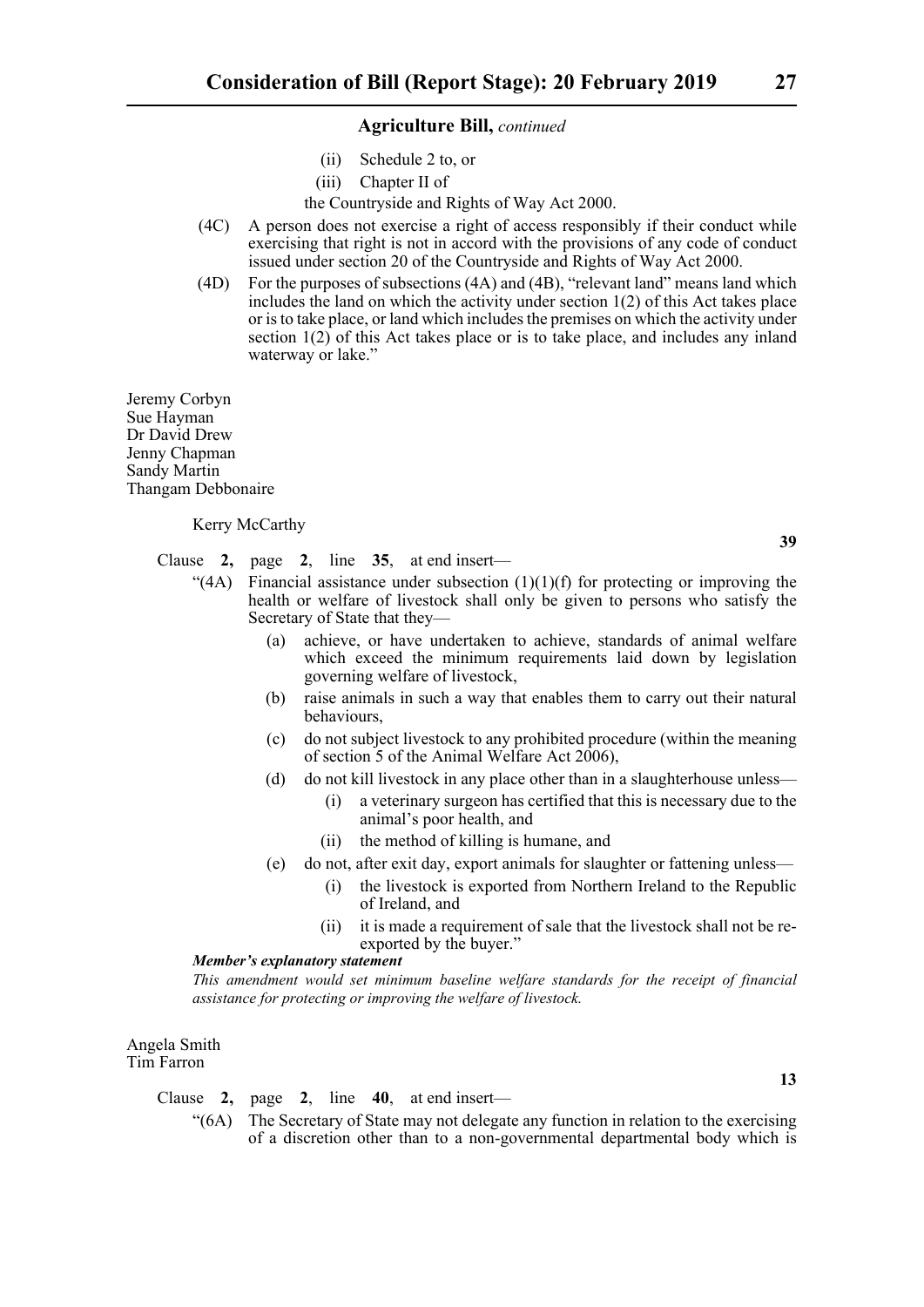authorised to operate throughout England and which, in the opinion of the Secretary of State, has the necessary expertise."

#### *Member's explanatory statement*

*This amendment would ensure that all financial assistance is provided directly to individual businesses by national government or their agencies, rather than through organisations with limited geographic coverage or expertise which could lead to inconsistency of approach, increased administration costs and lack of transparency. It would not prevent these organisations being involved in setting of local priorities or the development of collaborative landscape scale projects.* 

Jeremy Corbyn Sue Hayman Dr David Drew Jenny Chapman Sandy Martin Thangam Debbonaire

Kerry McCarthy

Clause **2,** page **3**, line **6**, at end insert—

""exit day" shall have the meaning given in section 20 of the European Union (Withdrawal) Act 2018;

 "fattening" shall mean the keeping of livestock for the purpose of the livestock gaining weight in preparation for slaughter;"

#### *Member's explanatory statement*

*This amendment is consequential on Amendment 39.*

Jeremy Corbyn Sue Hayman Dr David Drew Jenny Chapman Sandy Martin Thangam Debbonaire

Kerry McCarthy

Clause **2,** page **3**, line **7**, at end insert—

 ""humane" shall be interpreted in accordance with paragraph 4 of Schedule 4 to the Welfare of Animals at the Time of Killing (England) Regulations 2015;

"livestock" shall have the meaning given in section 1(4) of this Act;"

#### *Member's explanatory statement*

*This amendment is consequential on Amendment 39.*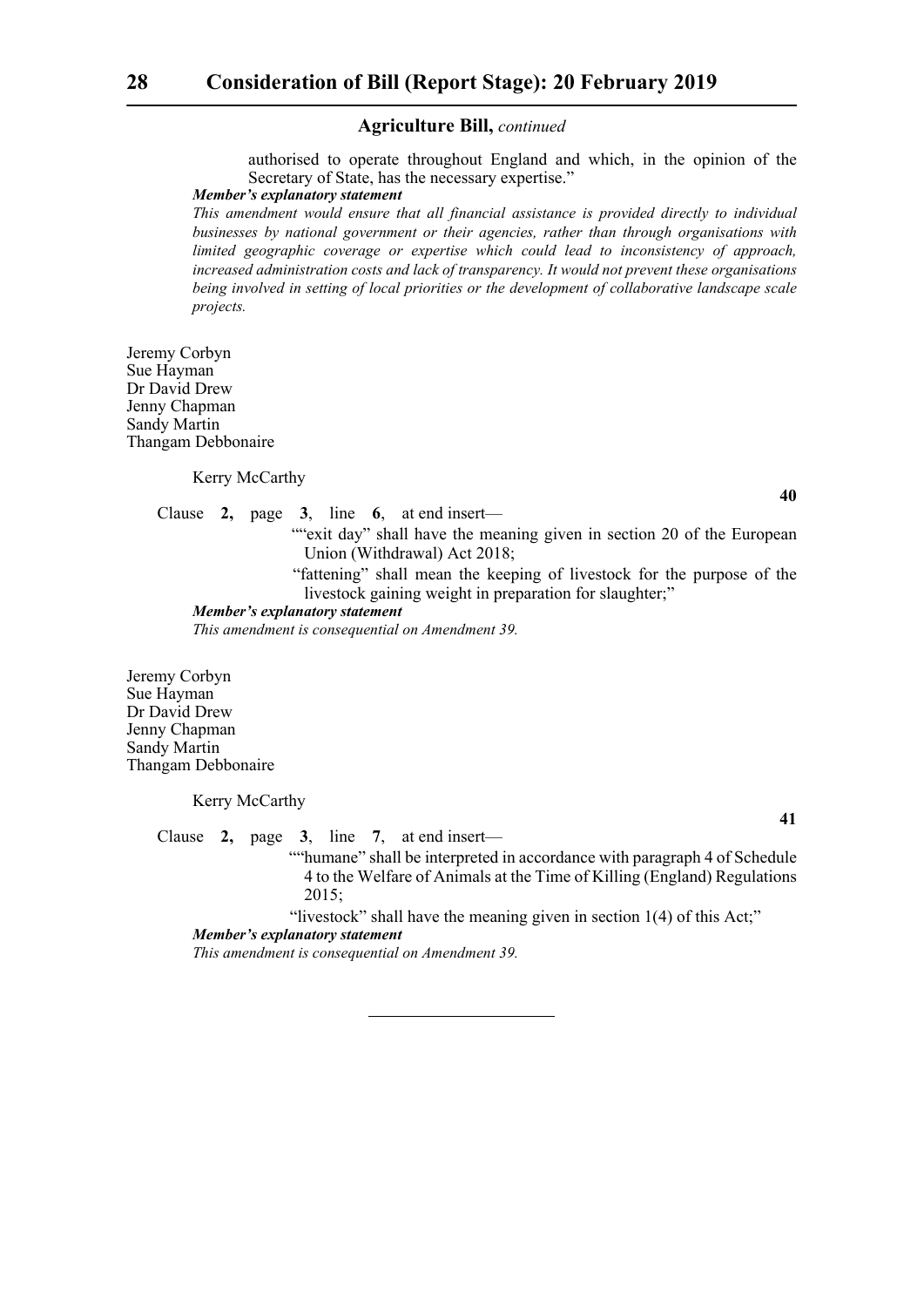Sir Geoffrey Clifton-Brown **57** Clause **3,** page **3**, line **30**, leave out paragraph (h) *Member's explanatory statement This amendment would remove the provision to create criminal offences for failing to meet the rules of a financial assistance scheme.*

Neil Parish Sir Hugo Swire Fiona Bruce Mr Ian Liddell-Grainger

Clause **4,** page **4**, line **14**, at end insert—

"(d) a payment to farmers in return for enhanced food production." *Member's explanatory statement This amendment would ensure that farmers are entitled to a new basic payment scheme, which would encourage greater food production.*

Angela Smith Mr Ian Liddell-Grainger

Clause **9,** page **6**, line **29**, at end insert—

- $\mathcal{L}(2A)$  If any reduction in direct payments under the basic payment scheme is made during the agricultural transition period, a sum equivalent to the amount of any reduction in those payments must be made available for the purpose of giving financial assistance under section 1(1) or 1(2) of this Act.
- (2B) When phasing out direct payments under this section, the Secretary of State shall have regard to the extent to which the power to give financial assistance under section 1 has been exercised."

#### *Member's explanatory statement*

*This amendment would ensure that any cuts to the Basic Payment Scheme as part of the agricultural transition period fund improvements in productivity measures for the agricultural industry alongside payments for public goods. It would also ensure that the Secretary of State is taking into account the availability of new schemes when reducing direct payments.*

Neil Parish Sir Hugo Swire Fiona Bruce Mr Ian Liddell-Grainger Tim Farron

Clause **9,** page **7**, line **24**, at end insert—

- "(8A) The Secretary of State may, after having taken steps to phase out direct payments under the basic payment scheme, reinstitute direct payments if he or she is satisfied that—
	- (a) to do so would be in the interests of those persons who formerly received direct payments, and
	- (b) any of the criteria under subsection (8B) are met.

**8**

**7**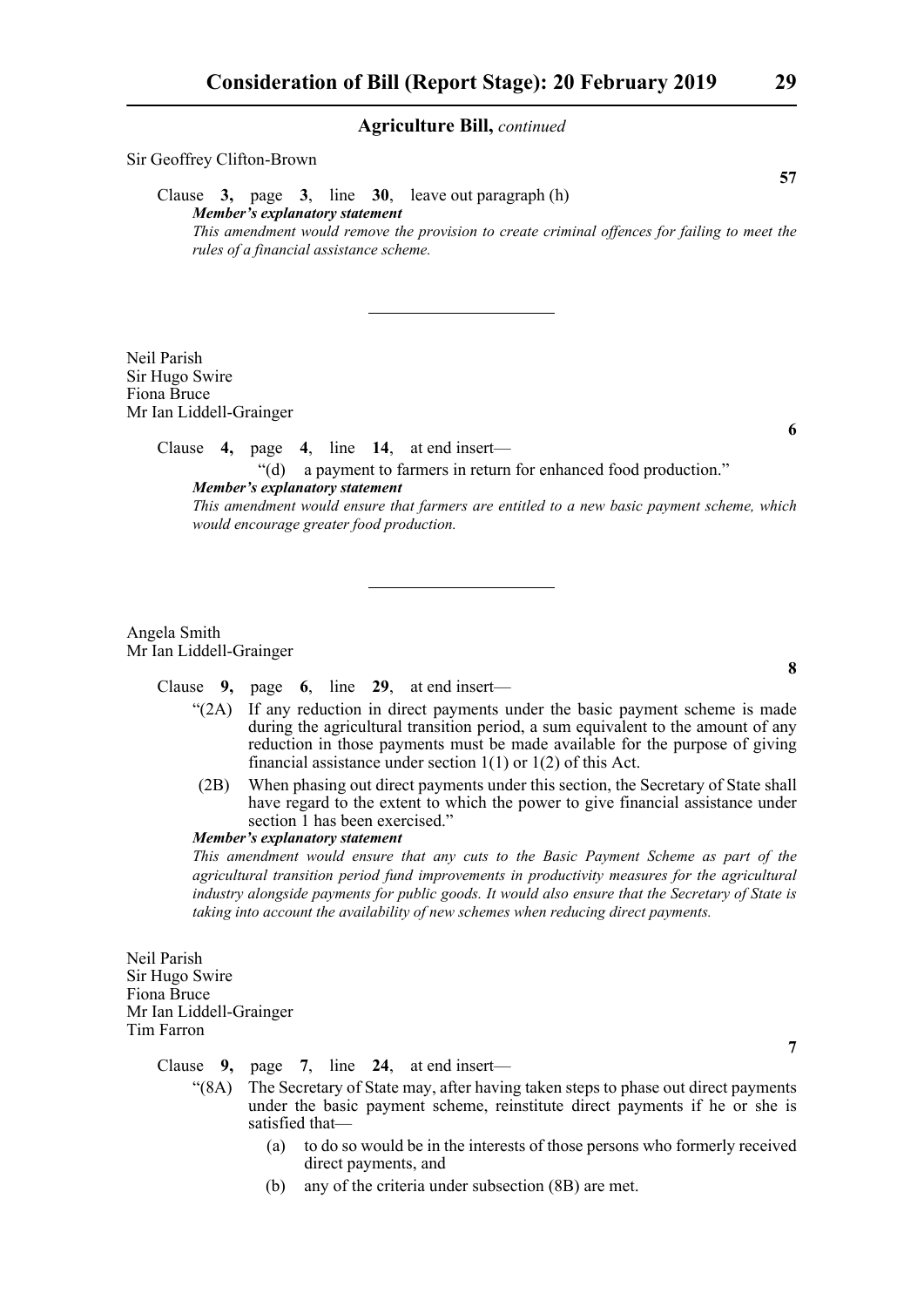(8B) The criteria for the purposes of subsection (8A) are—

- (a) market failure,
- (b) adverse weather conditions, and
- (c) threat of disease to crops or livestock or to human health."

#### Helen Goodman

Clause **9,** page **7**, line **24**, at end insert—

"(8A) Any payment of a lump sum under paragraph (7) must be only to an individual who at the time the payment is granted meets the criteria in section 2(2C)." *Member's explanatory statement* 

*This amendment would ensure that any lump sum payment in respect of future direct payments can be made only to those within the agricultural industry that are active farmers in England.*

Jeremy Corbyn Sue Hayman Dr David Drew Jenny Chapman Sandy Martin Thangam Debbonaire

**42**

**14**

**51**

Clause **19,** page **14**, leave out lines 3 to 8 and insert—

"(2) In this Part "exceptional market conditions" exist—

- (a) where—
	- (i) there is a severe disturbance in agricultural markets or a serious threat of a severe disturbance in agricultural markets, and
	- (ii) the disturbance or threatened disturbance has, or is likely to have, a significant adverse effect on agricultural producers in England in terms of the prices achievable for one or more agricultural products, or
- (b) if, on the day after exit day, the United Kingdom has not entered, or secured an agreement to enter, into a customs union with the EU."

#### Deidre Brock

|              |              |  |  |  |  | Clause 24, page 17, line 40, leave out "to the Secretary of State" |    |
|--------------|--------------|--|--|--|--|--------------------------------------------------------------------|----|
|              | Deidre Brock |  |  |  |  |                                                                    |    |
|              |              |  |  |  |  | Clause 24, page 18, line 12, leave out "to the Secretary of State" | 15 |
| Deidre Brock |              |  |  |  |  |                                                                    |    |
|              |              |  |  |  |  | Clause 24, page 18, line 20, leave out "to the Secretary of State" | 16 |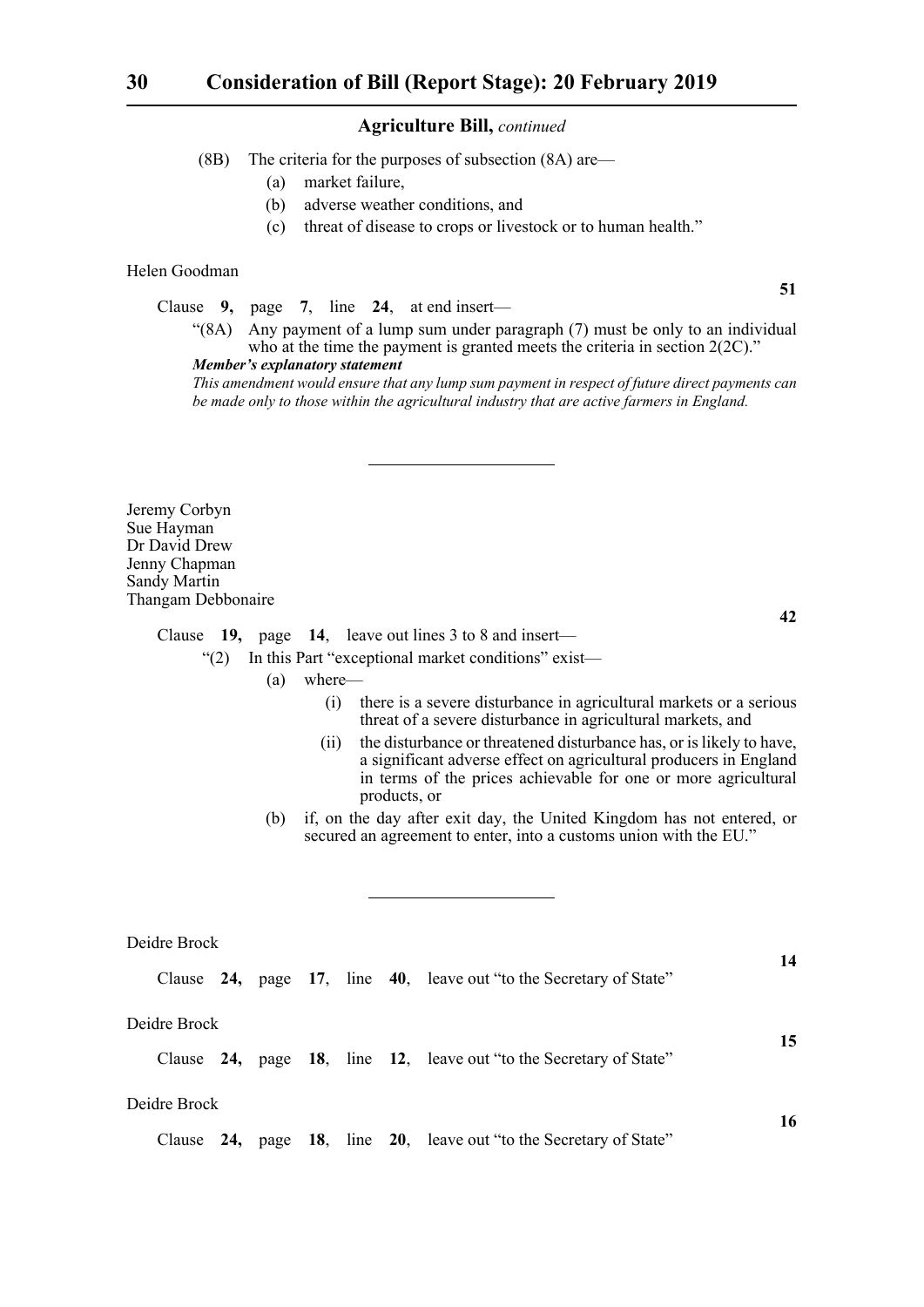#### Deidre Brock

Clause **24,** page **18**, line **38**, at end insert—

- $\mathcal{L}(6A)$  An application under subsection (1), (3) or (5) is to be made to and determined  $bv$ —
	- (a) the appropriate authority for the part of the United Kingdom in which the applicant has its registered office or principal place of business, or
	- (b) where the applicant is made up of producers, producer organisations or, as the case may be, businesses operating in more than one part of the United Kingdom, the appropriate authority for any of those parts."

#### Deidre Brock

Clause **24,** page **18**, line **45**, leave out "The Secretary of State" and insert "The appropriate authority to which an application is made under this section"

#### Deidre Brock

Clause **24,** page **19**, line **11**, at end insert— ""appropriate authority" means—

- (a) in relation to England, Wales or Northern Ireland, the Secretary of State,
- (b) in relation to Scotland, the Scottish Ministers;"

Deidre Brock

Clause **25,** page **19**, line **36**, leave out "the Secretary of State" and insert "an appropriate authority (within the meaning given in section  $24(11)$ )"

#### Deidre Brock

Clause **26,** page **20**, line **3**, leave out "the Secretary of State" and insert "an appropriate authority (within the meaning given in section 24(11))"

#### Deidre Brock

Clause **26,** page **20**, line **14**, at end insert—

"(2A) Regulations under section 24 or 25 containing provision that extends to Scotland may be made only with the consent of the Scottish Ministers."

**17**

**21**

**22**

**20**

**18**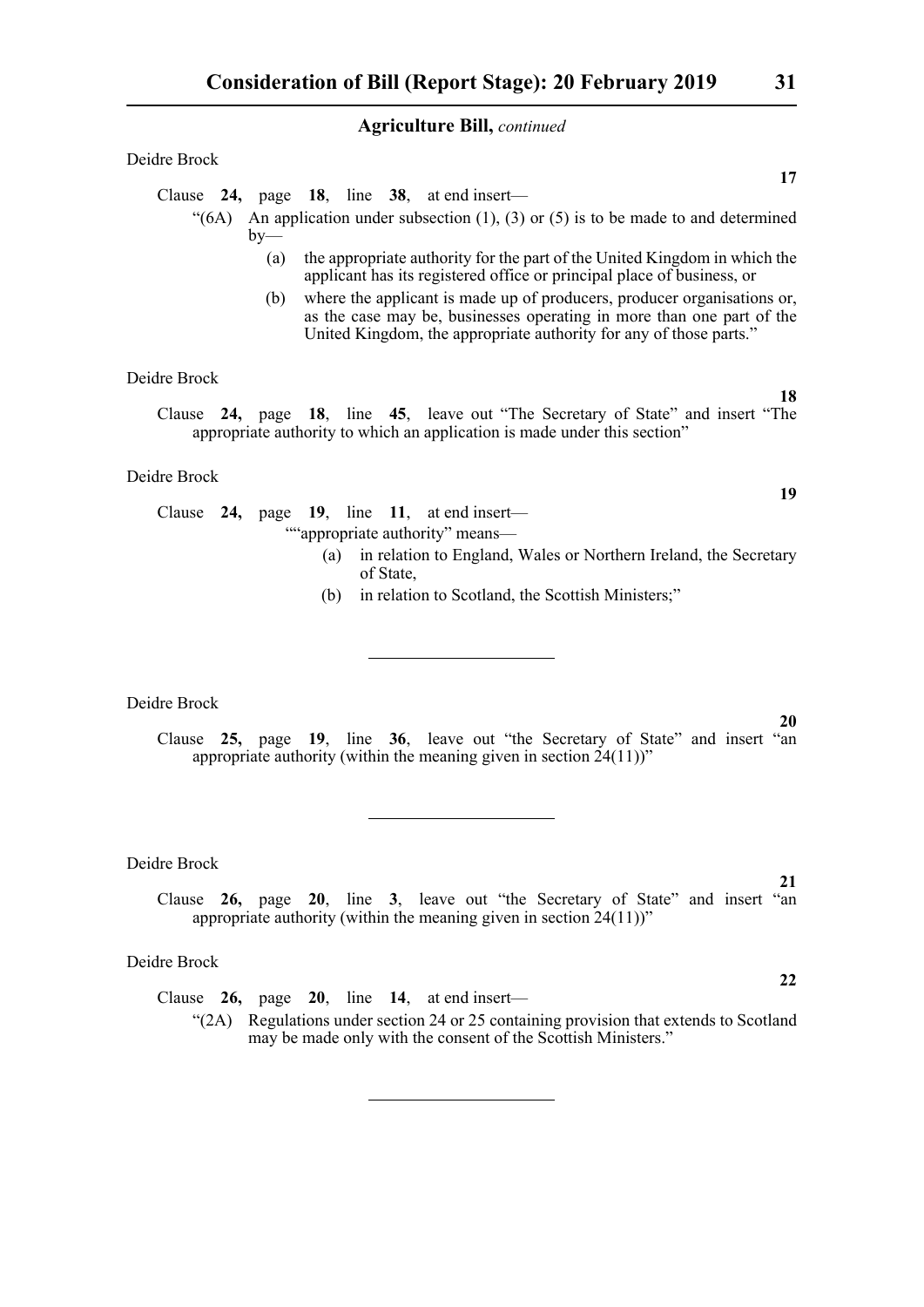| Caroline Lucas                                                                                                                                                                                                                                                                                                                                                                                                                                                         |    |
|------------------------------------------------------------------------------------------------------------------------------------------------------------------------------------------------------------------------------------------------------------------------------------------------------------------------------------------------------------------------------------------------------------------------------------------------------------------------|----|
| Clause 27, page 20, line 32, leave out "the first"<br><b>Member's explanatory statement</b><br>This amendment would apply the provisions of Clause 27 to the whole of the supply chain rather<br>than just the relationship between the producer and the first purchaser. It would bring the whole<br>of the food supply chain (including many processors, brands and aggregators) within the remit of<br>both the GCA and any new regulator established by this Bill. | 45 |
| Deidre Brock                                                                                                                                                                                                                                                                                                                                                                                                                                                           |    |
| Clause 27, page 20, line 33, at end insert-                                                                                                                                                                                                                                                                                                                                                                                                                            | 23 |
| "(1A) Regulations under this section containing provision that extends to Scotland may<br>be made only with the consent of the Scottish Ministers."                                                                                                                                                                                                                                                                                                                    |    |
| Caroline Lucas                                                                                                                                                                                                                                                                                                                                                                                                                                                         |    |
| Clause 27, page 20, line 34, leave out "the first"<br>Member's explanatory statement<br>See explanatory statement for Amendment 45                                                                                                                                                                                                                                                                                                                                     | 46 |
| Caroline Lucas                                                                                                                                                                                                                                                                                                                                                                                                                                                         |    |
| Clause 27, page 21, line 23, leave out "first"<br><b>Member's explanatory statement</b><br>See explanatory statement for Amendment 45                                                                                                                                                                                                                                                                                                                                  | 47 |
| Deidre Brock                                                                                                                                                                                                                                                                                                                                                                                                                                                           |    |
| Clause $27$ , page $21$ , line $34$ , at end insert—                                                                                                                                                                                                                                                                                                                                                                                                                   | 24 |
| "(9A) Before making regulations under this section, the Secretary of State must consult<br>persons-                                                                                                                                                                                                                                                                                                                                                                    |    |
| (a) who are representative of-                                                                                                                                                                                                                                                                                                                                                                                                                                         |    |
| producers of, or<br>(i)                                                                                                                                                                                                                                                                                                                                                                                                                                                |    |
| (ii) first purchasers of,<br>the agricultural products to which the regulations will apply, or<br>who may otherwise be affected by the regulations."<br>(b)                                                                                                                                                                                                                                                                                                            |    |
| Caroline Lucas                                                                                                                                                                                                                                                                                                                                                                                                                                                         |    |
| Clause 27, page 21, line 38, leave out "first"<br><b>Member's explanatory statement</b><br>See explanatory statement for Amendment 45                                                                                                                                                                                                                                                                                                                                  | 48 |
|                                                                                                                                                                                                                                                                                                                                                                                                                                                                        |    |

## Deidre Brock

Clause **28,** page **22**, line **5**, at end insert—

"(1A) Regulations under this section containing provision that extends to Scotland may be made only with the consent of the Scottish Ministers."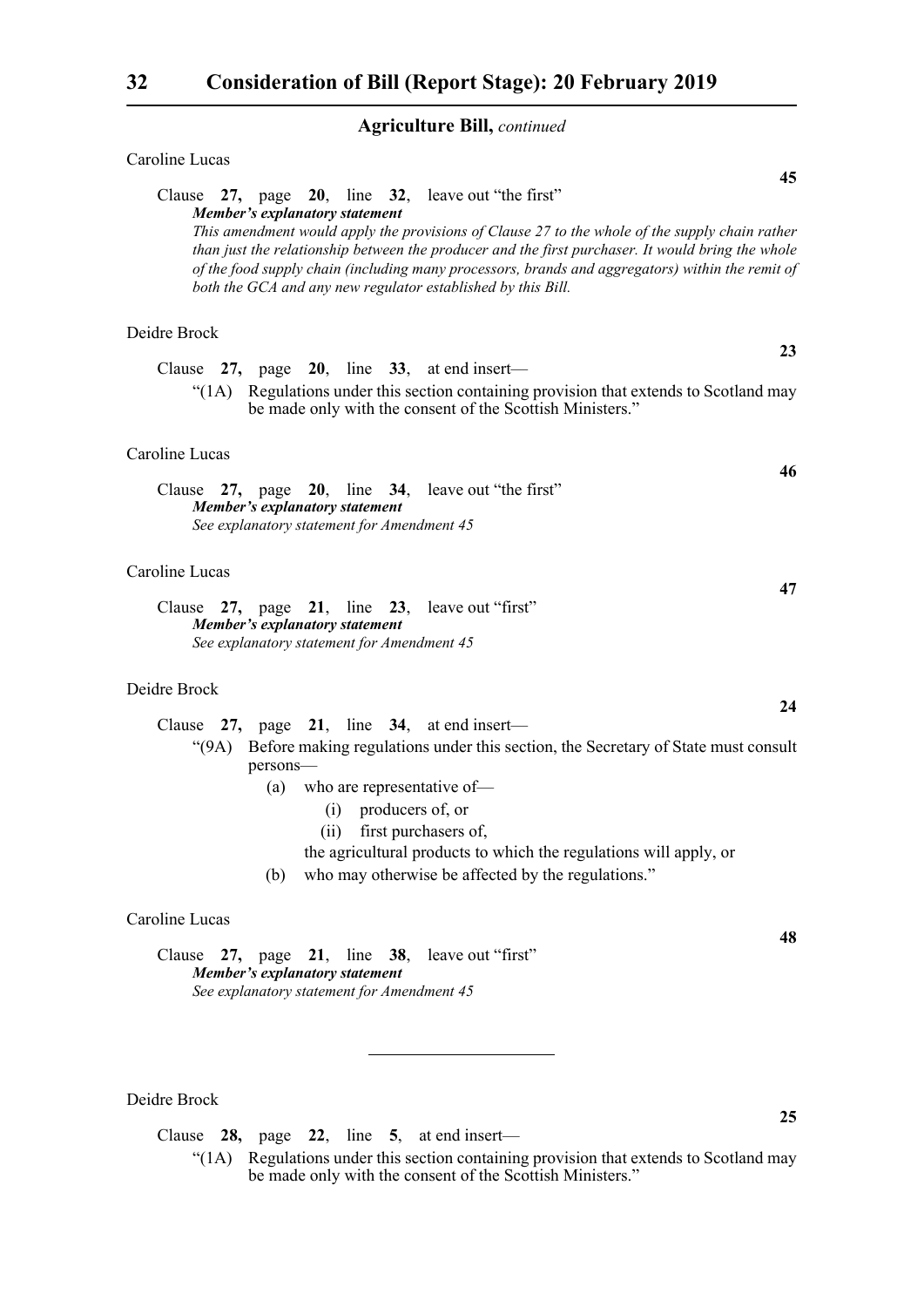| Deidre Brock     |                                          |  |                                                                                         |    |
|------------------|------------------------------------------|--|-----------------------------------------------------------------------------------------|----|
|                  |                                          |  | Clause 28, page 22, line 13, leave out from "support" to end of line 15                 | 26 |
| Deidre Brock     |                                          |  |                                                                                         | 27 |
|                  |                                          |  | Clause $28$ , page $22$ , line $39$ , leave out subsection (6)                          |    |
| Martin Whitfield |                                          |  |                                                                                         | 58 |
|                  | Member's explanatory statement           |  | Clause 28, page 23, line 13, leave out subsection $(7)$                                 |    |
|                  | discretion as set out in subsection (7). |  | This amendment would remove the powers to confer and delegate functions and to exercise |    |

Neil Parish Kerry McCarthy David Simpson Sir Hugo Swire Julian Sturdy Fiona Bruce

> Mr Ian Liddell-Grainger Mr Philip Dunne Dr Sarah Wollaston Tim Farron Zac Goldsmith Sir Desmond Swayne Mr George Howarth

Clause **36,** page **27**, line **29**, at end insert—

- "(2) No payment may be made under this Act unless the Secretary of State has made regulations in accordance with subsection (3) to implement a multiannual financial framework setting out the sums available under Parts 1 and 2 of this Act during the agricultural transition period.
- (3) Regulations made under subsection (2) shall be made before the beginning of the agricultural transition period and shall be subject to affirmative resolution procedure."

Caroline Lucas

Schedule **1,** page **29**, line **8**, at end insert "pigmeat" *Member's explanatory statement Clause 22 enables the Secretary of State to establish marketing standards in relation to products that "fall within a sector listed in Part 1 of Schedule 1". The sectors listed in Part 1 of Schedule 1 include beef and veal, and poultry meat, but not pigmeat. The amendment adds "pigmeat" to Part 1 of Schedule 1.*

**59**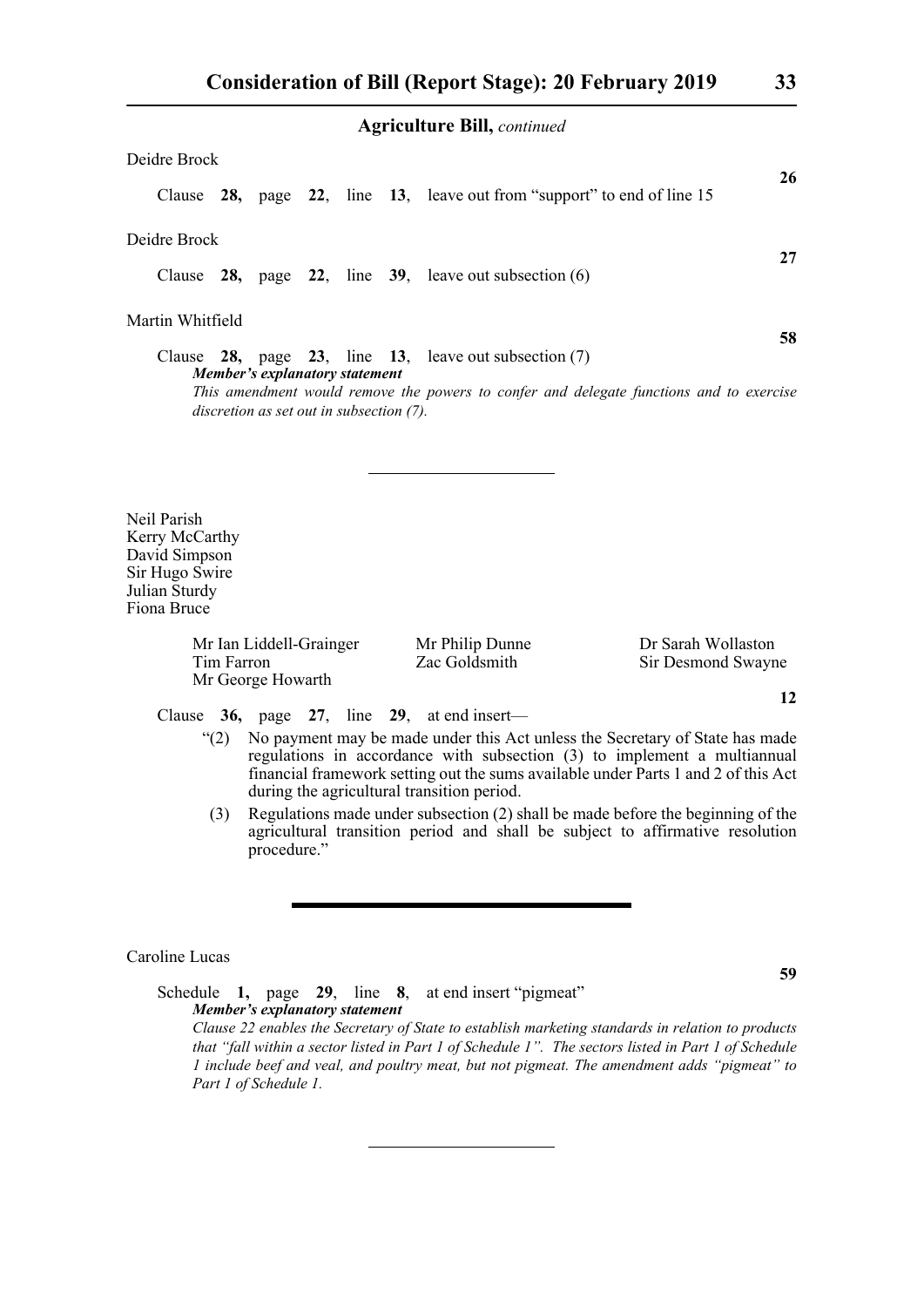Ben Lake Liz Saville Roberts Hywel Williams Jonathan Edwards Tim Farron

Schedule **3,** page **33**, line **9**, at end insert—

Schedule **3,** page **33**, line **17**, at end insert—

"(h) supporting upland landscapes and communities." *Member's explanatory statement This amendment would provide the Welsh Ministers with the power to give financial assistance for the purpose of supporting upland landscapes and communities in Wales.*

Sir Geoffrey Clifton-Brown

**56**

"(2A) Financial assistance under subparagraphs  $(1)$  and  $(2)$  may only be given to-

- (a) persons who are involved in the production of products deriving from an agricultural or horticultural or forestry activity, (including producer organisations, associations of recognised producer organisations and interbranch organisations recognised under this Schedule or under the CMO Regulation at the date of enactment of this Act); or
- (b) persons with an interest in agricultural land, where the financial assistance relates directly to that land."

#### *Member's explanatory statement*

*This amendment would ensure that financial assistance under Schedule 3 is provided only in relation to farmers, including those operating through POs, APOs and IBOs, agricultural/ horticultural activity and/or farmland. It would ensure that the Agriculture Act pursues agricultural/horticultural objectives and that financial assistance is provided in a way that meets the Government's aims of moving away from the CAP and transforming agriculture in the UK.*

#### Helen Goodman

Schedule **3,** page **33**, line **34**, at end insert—

- "(2A) Conditions shall include the restrictions to the eligibility of a recipient of financial assistance set out in sub-paragraphs (2B) and (2C).
- (2B) Financial assistance may only be given to individuals or groups of individuals, natural or otherwise, operating land where the predominant use is agricultural as defined by section 96(1) of the Agricultural Holdings Act 1986.
- (2C) Financial assistance may only be made available to individuals or groups of individuals, natural or otherwise, who are—
	- (a) in occupation of the land for which the financial assistance is being claimed;
	- (b) taking the entrepreneurial risk for decisions made in relation to the management of the land for which the financial assistance is being claimed; and
	- (c) in day-to-day management control of the land for which the financial assistance has been claimed."

#### *Member's explanatory statement*

*This amendment would ensure that financial assistance stays within the agricultural industry and is only paid to active farmers and land managers in Wales.*

**31**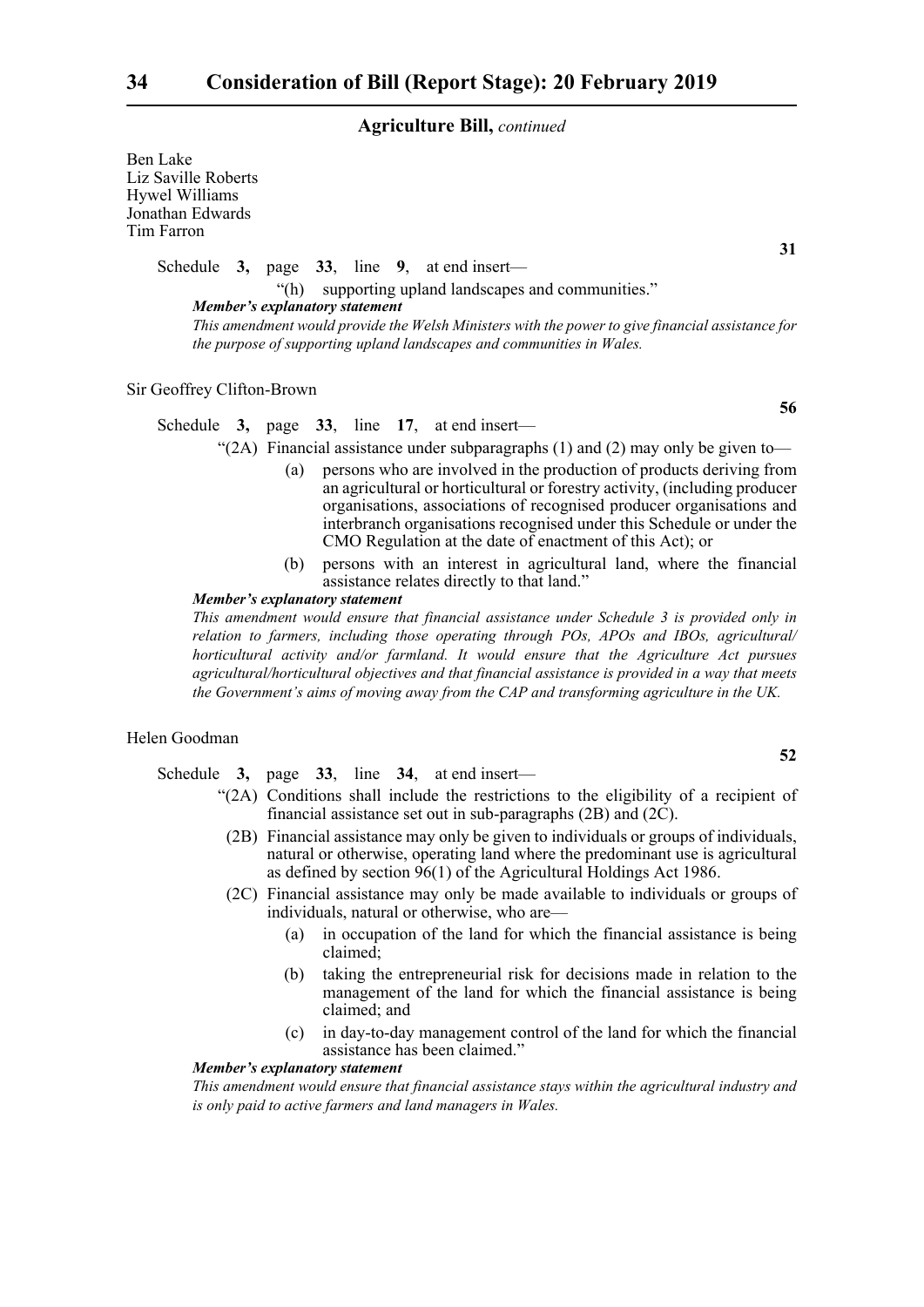#### Helen Goodman

Schedule **3,** page **38**, line **26**, at end insert—

"(8A) Any payment of a lump sum under sub-paragraph (7) must be only to an individual who at the time the payment is granted meets the criteria in paragraph 2(2C)."

*Member's explanatory statement* 

*This amendment would ensure that any lump sum payment in respect of future direct payments can be made only to those within the agricultural industry that are active farmers in Wales.*

Jeremy Corbyn Sue Hayman Dr David Drew Jenny Chapman Sandy Martin Thangam Debbonaire

Schedule **3,** page **40**, line **8**, at end insert—

*"Financial assistance: agricultural tenancies*

- 12A (1) Where in respect of a tenancy of an agricultural holding a tenant is restricted by the terms of the tenancy agreement in relation to any activity for which financial assistance has been granted under or in connection with this Act, or any environmental land management scheme established in connection with the provisions of this Act, the tenant may serve notice on the landlord to request consent for that activity.
	- (2) A landlord must respond to a notice served under subsection (1) within one month.
	- (3) If the landlord does not respond to a notice served under subsection (1) within one month, consent for the activity within the notice from the tenant will be deemed to have been given.
	- (4) Any objection by the landlord to a notice served under subsection (1) may be referred by the tenant to arbitration or expert determination by the Agricultural Land Tribunal (Wales).
	- (5) "Financial assistance" under subparagraph (1) shall be taken to include (amongst other things)—
		- (a) any payment of financial assistance under paragraph 1,
		- (b) any payment under the basic payment scheme, within the meaning of paragraph 4,
		- (c) any delinked payment within the meaning of paragraph 4 or 9 as the case may be, and
		- (d) any other form of financial assistance which may be given under this Act."

#### *Member's explanatory statement*

*This amendment would enable a tenant to challenge a restriction in the tenancy agreement regarding the receipt of financial assistance in Wales under the terms of the Bill.*

**53**